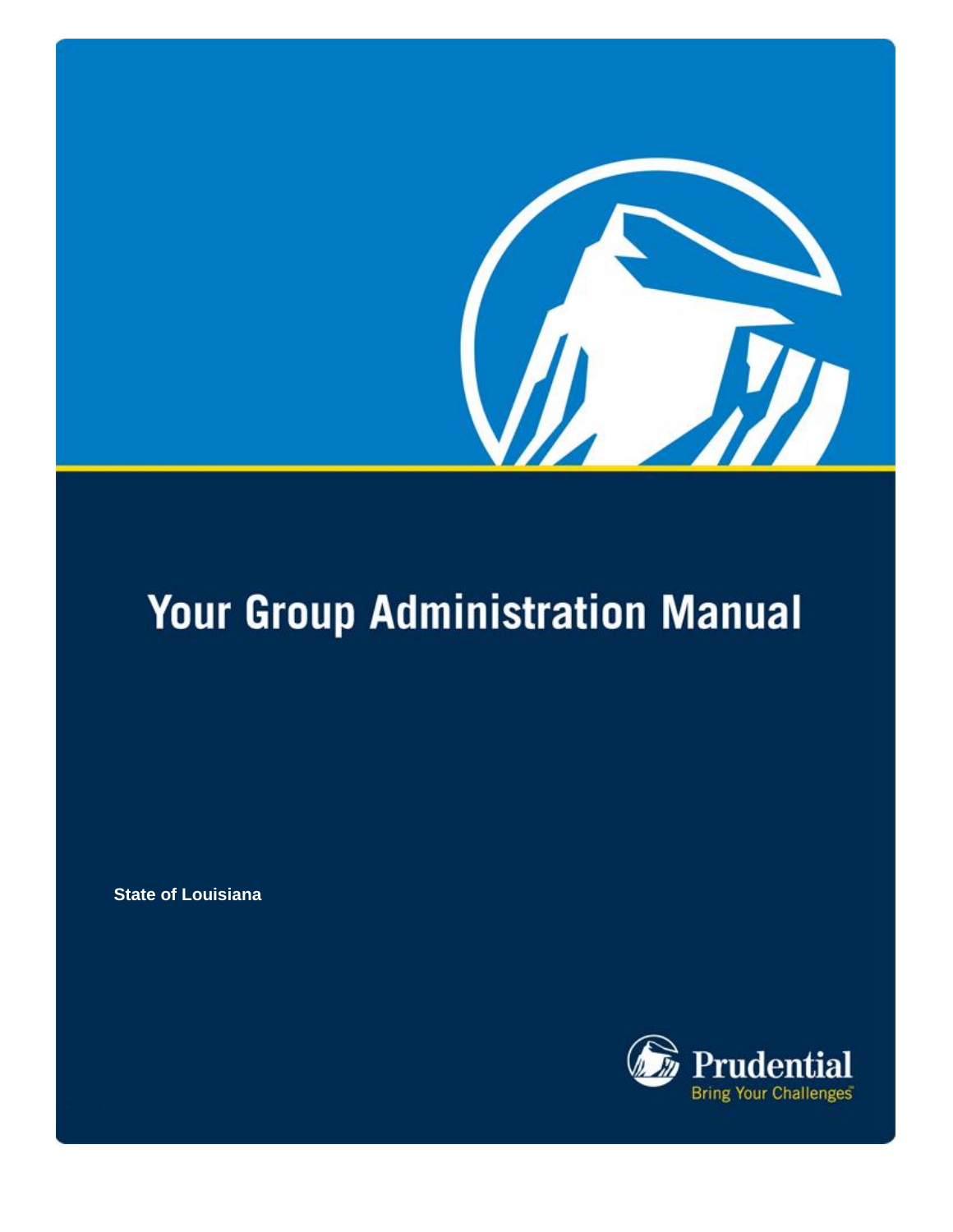# **State of Louisiana 33624**

# **Life Administration Manual**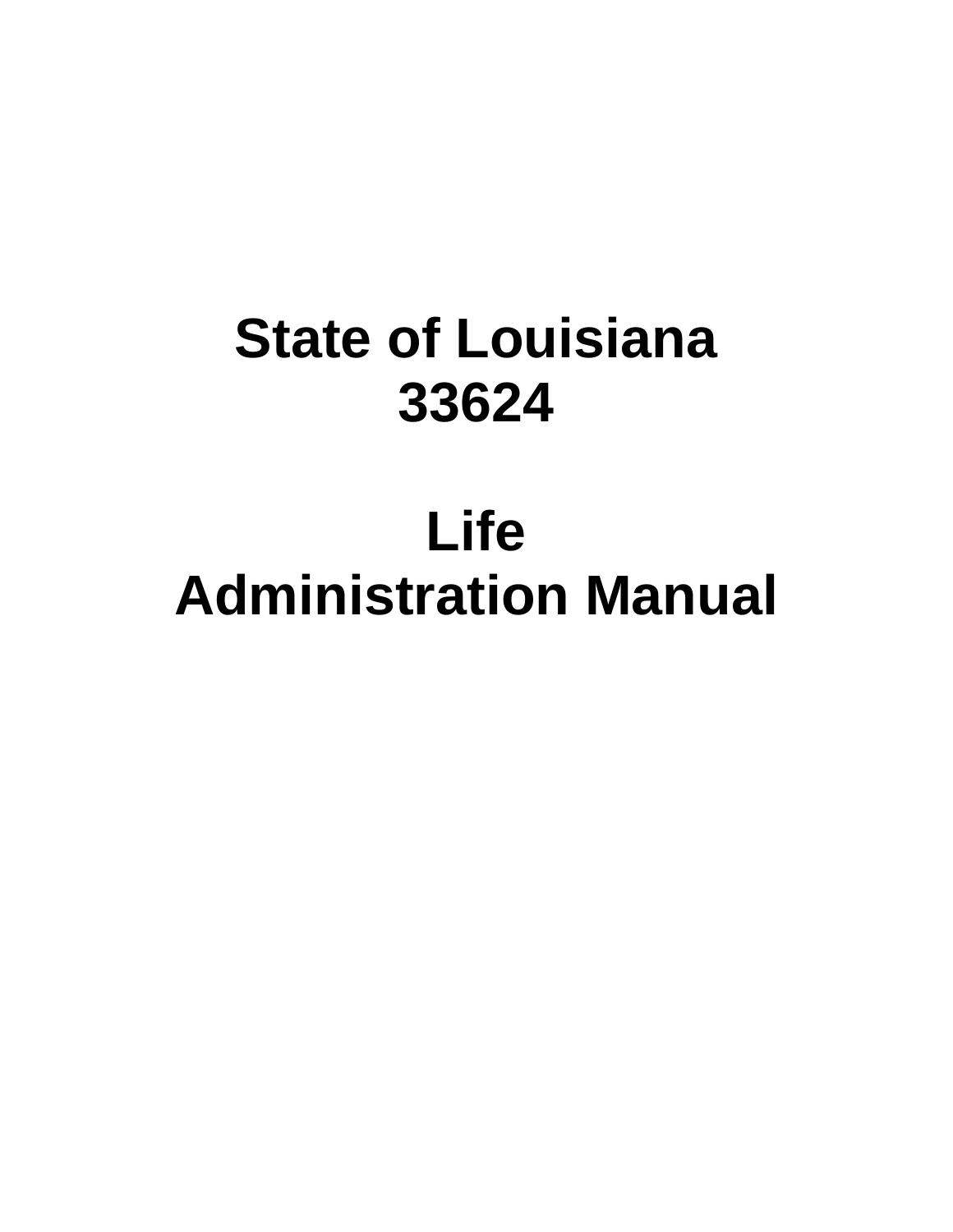## **Your Coverages**

#### **BASIC TERM LIFE INSURANCE – Ouachita School Board**

Your plan includes Basic Term Life insurance, which pays a death benefit (with no cash value accumulation) to the beneficiary(ies) when an insured dies. Basic Term Life is most often employer-paid (non-contributory).

#### **OPTIONAL TERM LIFE INSURANCE – All other State Agencies**

Your plan includes Optional Term Life insurance, an employee-paid (contributory) plan. Optional Term Life allows employees to supplement their Basic Term Life coverage at competitive group rates. Employees pay their premiums through convenient payroll deductions.

Like Basic Term Life, Optional Term Life pays a death benefit (with no cash value accumulation) to the beneficiary(ies) when an insured dies.

#### **OPTIONAL DEPENDENT TERM LIFE INSURANCE**

Your plan includes Dependent Term Life insurance, which allows employees to provide term insurance for their spouse, children or both. Under this coverage, the death benefit is usually paid to the employee.

Dependent Term Life is usually offered as employee-paid (contributory) coverage.

#### **ACCIDENTAL DEATH & DISMEMBERMENT (AD&D) INSURANCE – Ouachita School Board**

Your plan includes AD&D insurance, which can help ease the financial burden caused by an accident. AD&D coverage pays a benefit for loss of life or other injuries resulting from a covered accident. Injuries covered may include loss of speech, hearing, sight; dismemberment; and paralysis.

This plan covers employees only and premiums are paid by you and the employee.

#### **OPTIONAL ACCIDENTAL DEATH & DISMEMBERMENT (AD&D) INSURANCE – All other State Agencies**

This employee-paid (contributory) plan covers employees only. Also known as Personal Accident Insurance (PAI), Optional AD&D provides a benefit for loss of life and other injuries resulting from a covered accident. This benefit is paid in addition to group term life and AD&D benefits.

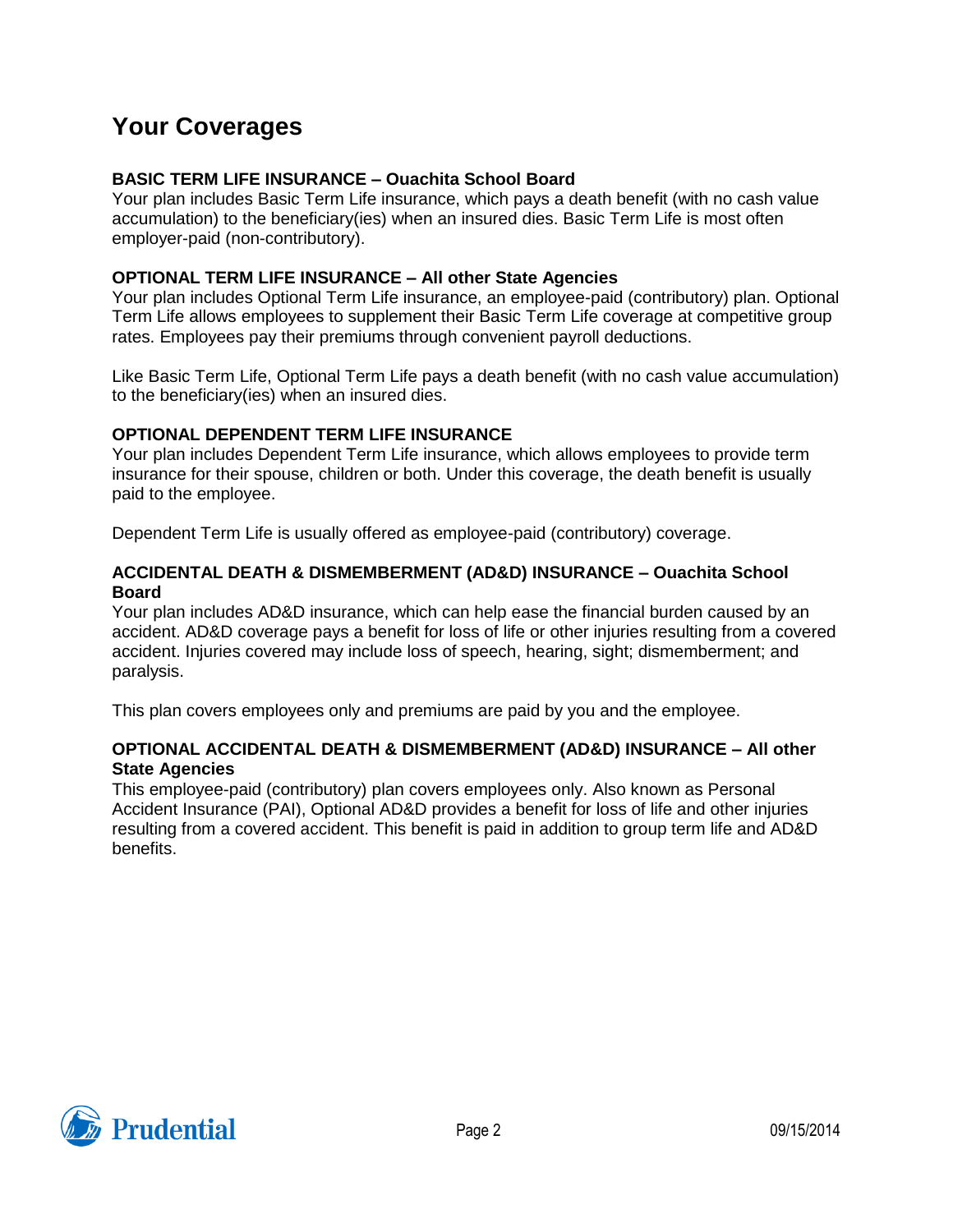# **Welcome!**

Thank you for choosing Prudential for your group insurance coverage. We look forward to serving you and your employees\* in the years to come. This administration manual has been developed to assist you with the administration of your plan(s). Please consult your Contract/Booklet Certificate or contact your Account Management Team if you need additional assistance. Your manual contains these sections:

**The Employer Portal (OGB Access Only)**—contains information on how to access this user-friendly, secure gateway to online applications.

**Eligibility and Enrollment**—gives instructions on enrolling employees and guides you through more technical processes like administering beneficiary designations and assignments for Life coverage.

**Evidence of Insurability (EOI)**—explains how and when employees can submit EOI. **Plan Administration**—contains instructions for handling plan changes, coverage amount changes, termination of coverage, conversion, and portability, where available.

**Life Claims**—explains Life Claim Online Services available through the Employer Portal and how to submit different types of group life claims (if applicable)—e.g. Basic, Optional and Dependent Term Life; Accelerated Benefit Option. This section also provides information on claim payments and reporting.

**Billing for Life**— explains Prudential's billing process and explains how to calculate your monthly life premium

**AD&D Claims**— explains AD&D Claim Online Services available through the Employer Portal and how to submit different types of AD&D claims (if applicable) E.g. Basic AD&D and Optional AD&D for Employees. This section also provides information on claim payments and reporting.

**Forms and Supplies**—includes instructions on how to obtain forms and Booklet-Certificates or Group Contracts either through the Employer Portal's Online Document Center or by ordering them through your Account Management Team. You'll also find a helpful list of frequently used forms.

\*For the purposes of this manual, "employee" also refers to a person who is a participant in or member of an association.

Group Life Insurance and Disability insurance coverages are issued by The Prudential Insurance Company of America, 751 Broad Street, Newark, NJ 07102. Prudential is a service mark of The Prudential Insurance Company of America, Newark, NJ, USA and its affiliates.

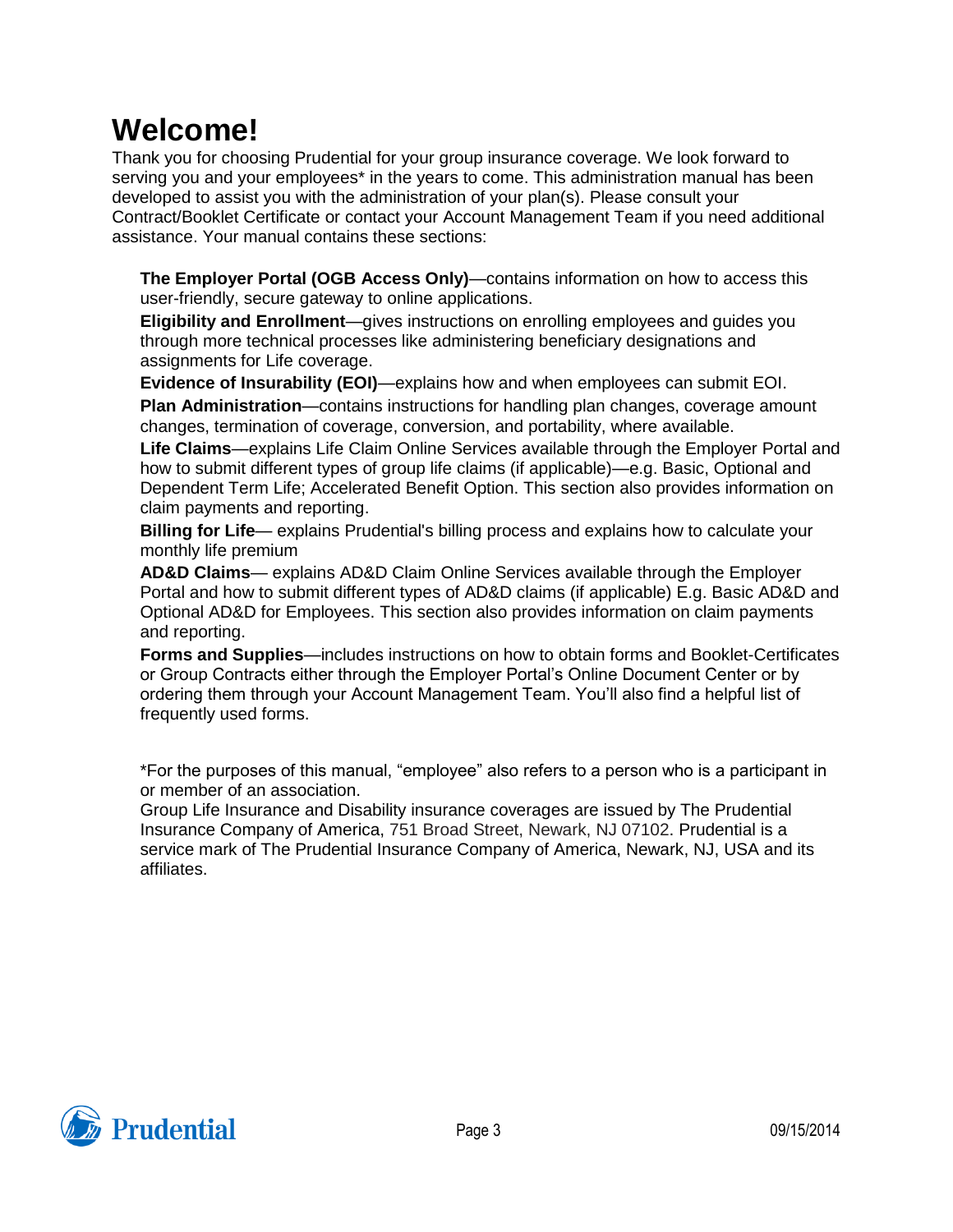## **Privacy Notice**

This notice is being provided on behalf of the companies listed in this Notice. It describes how information about you is handled and the steps we take to protect your privacy. We call this information "customer data" or just "data." If you have other Prudential products or relationships, you may receive a separate privacy notice describing the practices that apply to those products or relationships. If your relationship with us ends, we will continue to handle data about you the same way we handle customer data.

#### **Protecting Customer Data**

We maintain physical, electronic, and procedural safeguards to protect customer data. The only persons who are authorized to have access to it are those who need access to do their jobs. We require them to keep the data secure and confidential.

#### **Information We Collect**

We collect data you give us and data about the products and relationships you have with us, so that we can serve you, including offering products and services to you. It includes, for example:

- your name and address,
- income and Social Security number.

We also collect data others give us about you, for example:

- medical information for insurance applications,
- consumer reports from consumer reporting agencies, and
- participant information from organizations that purchase products or services from us for the benefit of their members or employees, for example, group life insurance.

#### **Sharing Data**

We may share data with affiliated companies and with other companies so that they can perform services for us or on our behalf. We may, for example, disclose data to other companies for customer service or administrative purposes. We may disclose limited information such as:

- your name,
- address, and
- the types of products you own

to service providers so they can provide marketing services to us.

We may also disclose data as permitted or required by law, for example:

- to law enforcement officials,
- in response to subpoenas,
- to regulators, or
- to prevent fraud.

We do not disclose data to Prudential affiliates or other companies to allow them to market their products or services to you. We may tell you about a product or service that a Prudential

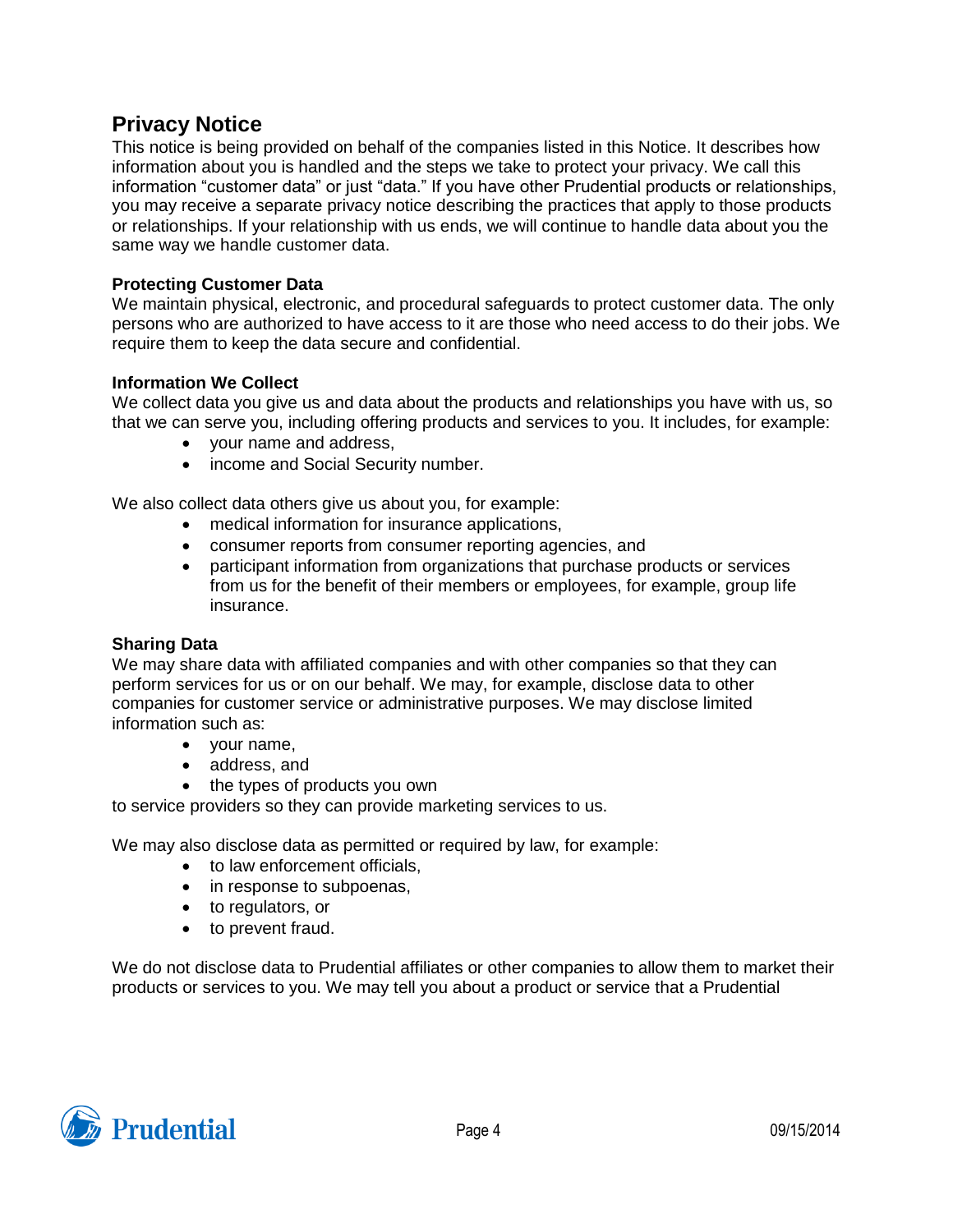company or other companies offer. If you respond, that company will know that you were in the group selected to receive the information.

#### **Annual Notices**

We will send notices at least once a year, as federal and state laws require. We reserve the right to modify this policy at any time.

If you have questions about Prudential's Privacy Notice please call us. The toll-free number is (800) 236-6848.

Many Prudential Financial companies are required to send privacy notices to their customers. This notice is being provided to customers of the Prudential Financial companies listed below:

#### **Insurance Companies and Separate Accounts**

Prudential Insurance Company of America, The Prudential Annuities Life Assurance Corporation Pruco Life Insurance Company Pruco Life Insurance Company of New Jersey Separate accounts of The Prudential Insurance Company of America, Pruco Life Insurance Company, Pruco Life Insurance Company of New Jersey, and Prudential Annuities Life Assurance **Corporation** Prudential Retirement Insurance and Annuity Company (PRIAC) PRIAC Variable Contract Account A CG Variable Annuity Account I & II (Connecticut General)

#### **Insurance Agencies**

Prudential Insurance Agency, LLC

#### **Broker-Dealers and Registered Investment Advisers**

AST Investment Services, Inc. Prudential Annuities Distributors, Inc. Global Portfolio Strategies, Inc. Prudential Bache Securities, LLC Pruco Securities, LLC Prudential Investment Management, Inc. Prudential Investment Management Services LLC Prudential Investments LLC

#### **Bank and Trust Companies**

Prudential Bank & Trust, FSB Prudential Trust Company

#### **Investment Companies and Other Investment Vehicles**

Asia Pacific Fund, Inc., The Cash Accumulation Trust Greater China Fund Inc., The Prudential Capital Partners, L.P.

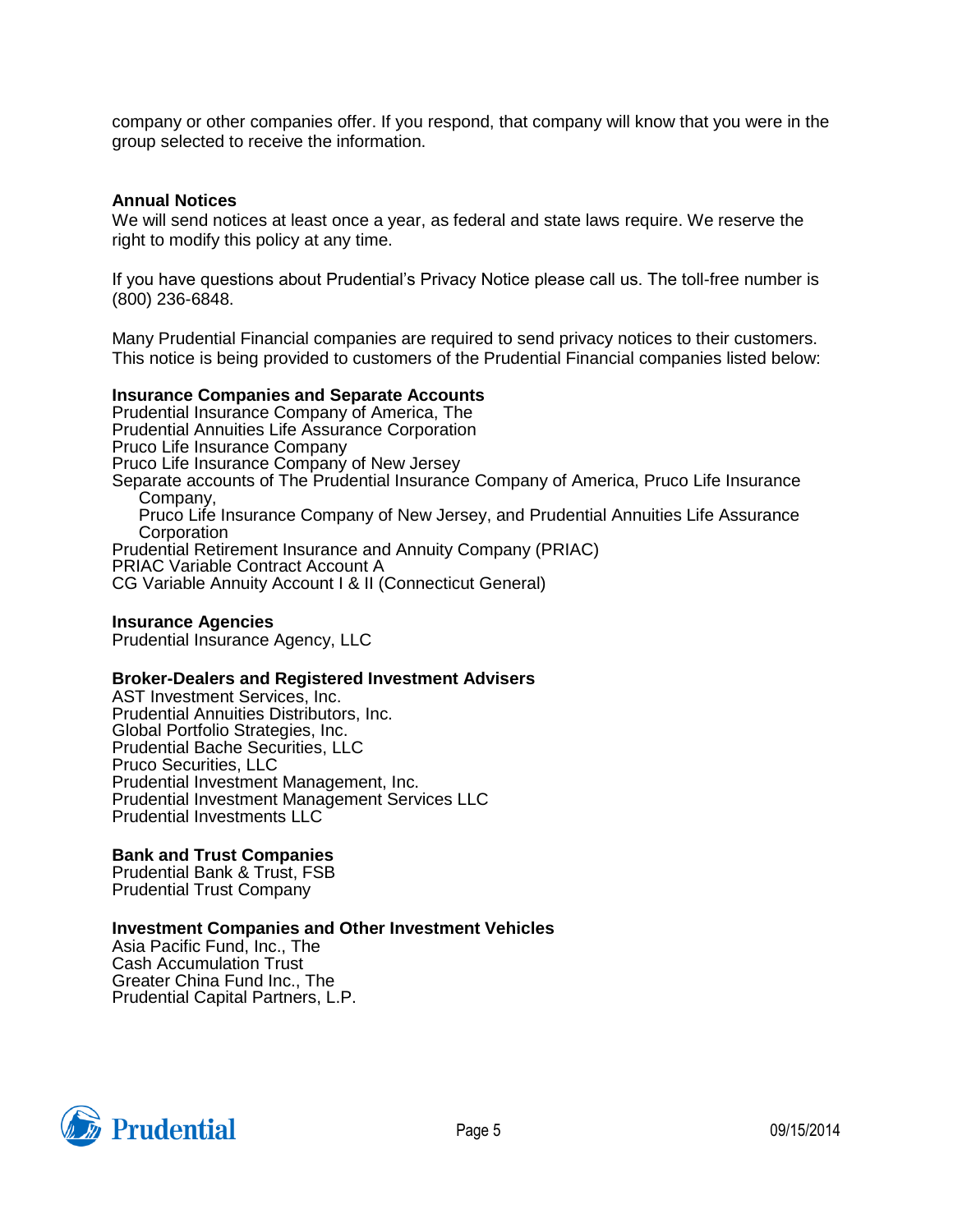Prudential Institutional Liquidity Portfolio, Inc. Prudential Investments Mutual Funds Prudential MoneyMart Assets, Inc. Target Asset Allocation Funds, Inc. Target Portfolio Trust, The PB Financial Services, Inc.

#### **Futures Commission Merchant**

Prudential Bache Commodities, LLC

Prudential, Prudential Financial and the Rock logo are registered service marks of The Prudential Insurance Company of America, Newark, NJ and its affiliates. The Prudential Insurance Company of America, 751 Broad Street, Newark, NJ 07102-3777<br>Your Financial Security, Your Satisfaction & Your Privacy<br>Privacy 0069 Ed. 3/2010 **Your Financial Security, Your Satisfaction & Your Privacy** 

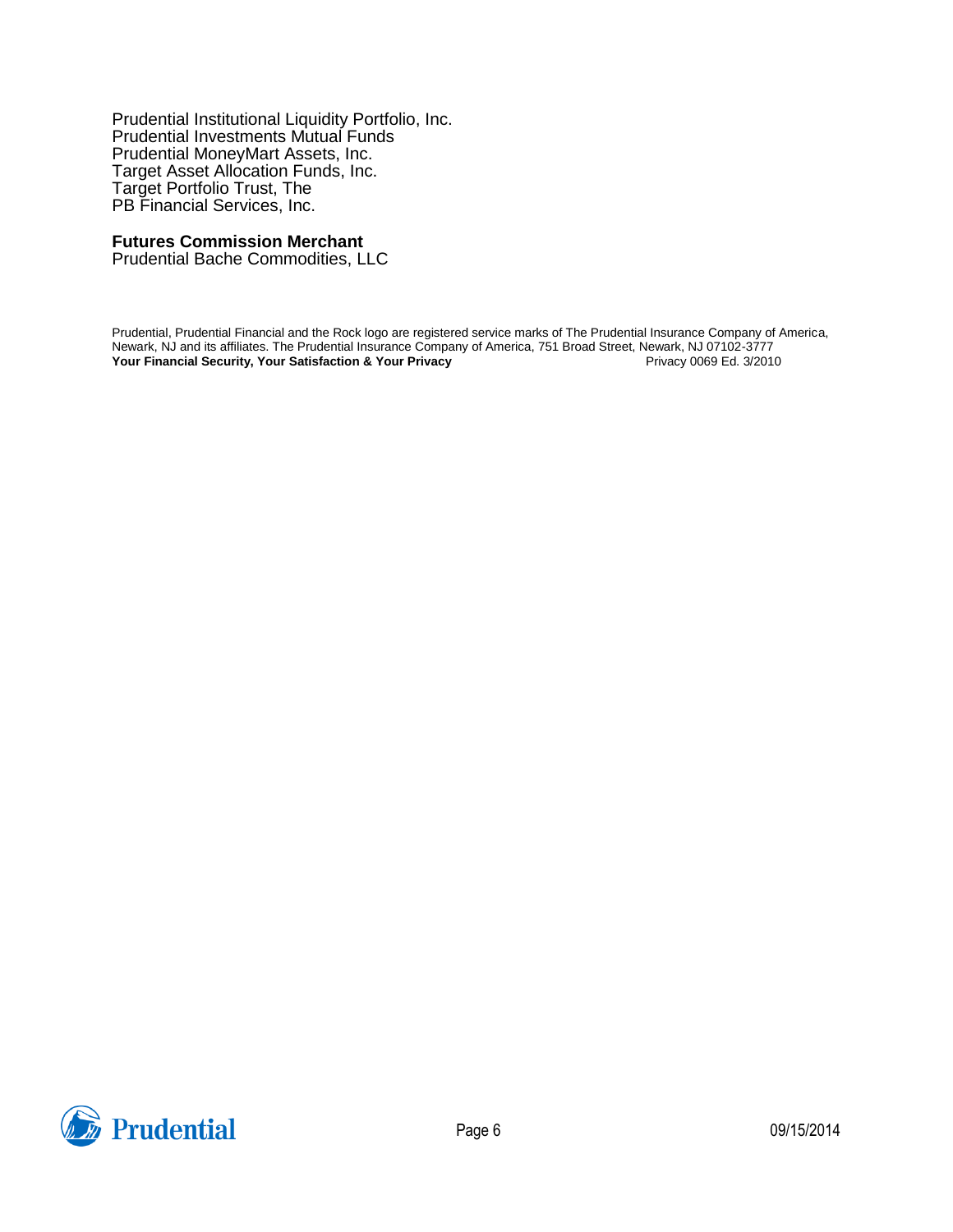## Prudential Contacts

Kristen Mull – Account Executive 2101 Welsh Road Dresher, PA 19025 Phone: 215-784-2242 Email: kristen.mull@prudential.com

Carrie O'Neill – Account Manager **(Primary Contact)** 2 Ravinia Drive, Suite 1650 Atlanta, GA 30346 Phone: 770-604-7087 Fax: 770-604-7336 Email: carrie.o'neill@prudential.com

The Prudential Insurance Company of America Group Life Claim Division P.O. Box 8517 Philadelphia, PA 19176 Phone: 800-524-0542 Fax: 888-227-6764

The Prudential Insurance Company of America Group Medical Underwriting P.O. Box 8796 Philadelphia, PA 19176 Phone: 888-257-0412 Fax: 877-605-6671

#### **Important Phone Numbers:**

Life Claim Customer Service (800) 524-0542 Medical Underwriting (888) 257-0412 Life Conversion (877) 889-2070 Portability (800) 778-3827

**Download Group Insurance Forms at:**

www.groupbenefits.org

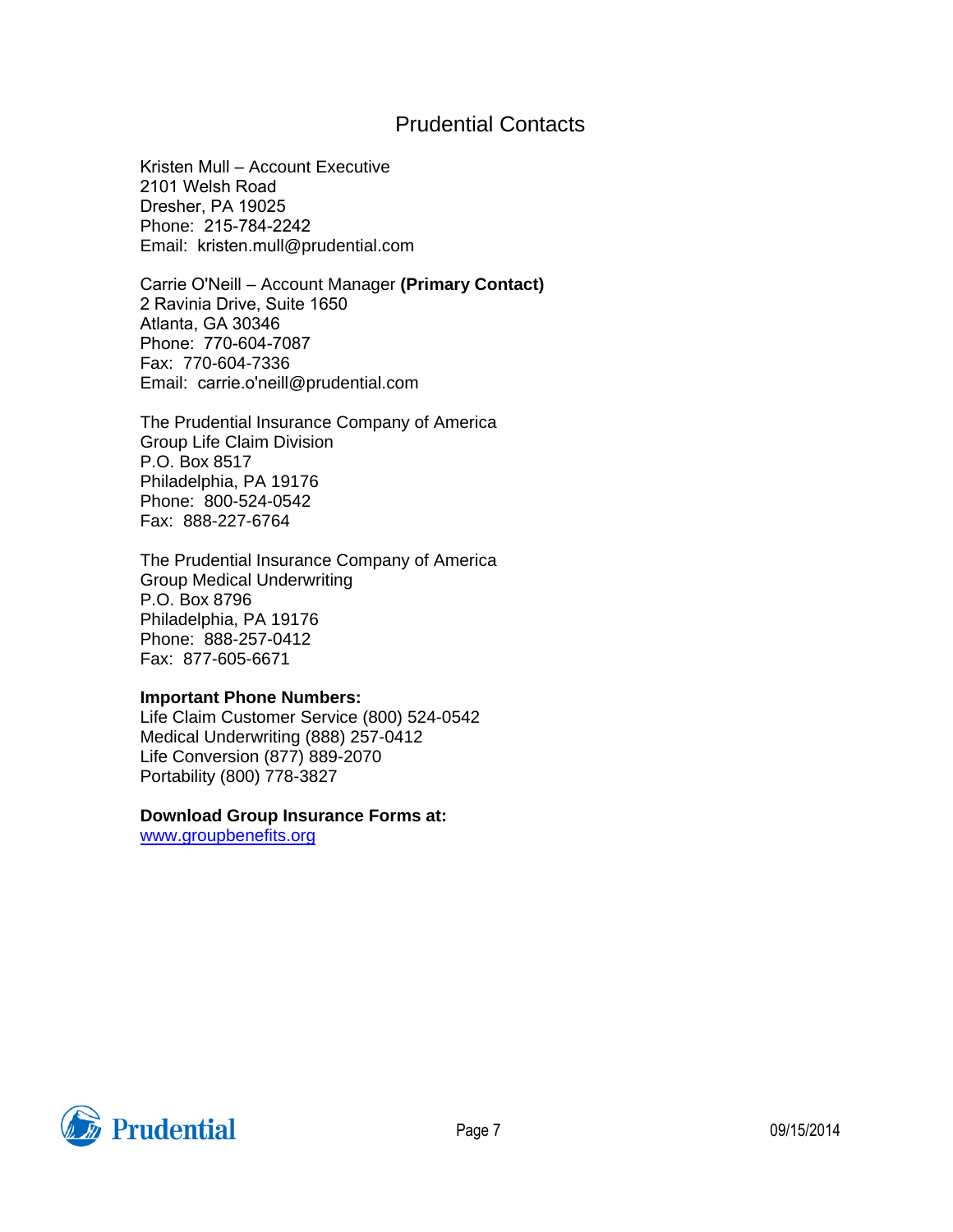# **Contents**

# **PAGE**

| If an employee is a New York resident, the employee may not name a funeral home, funeral           |  |
|----------------------------------------------------------------------------------------------------|--|
| director or any person, firm, association, society or corporation engaged in the business of       |  |
| providing, arranging or paying for funeral, burial, or other expenses related to funerary services |  |
| as a beneficiary for Life Insurance. This applies to an employee covered under a group life        |  |
| insurance contract sitused in New York as well as an employee covered under a group contract       |  |
|                                                                                                    |  |
|                                                                                                    |  |
|                                                                                                    |  |
|                                                                                                    |  |
|                                                                                                    |  |
|                                                                                                    |  |
|                                                                                                    |  |
|                                                                                                    |  |
|                                                                                                    |  |
|                                                                                                    |  |
|                                                                                                    |  |
|                                                                                                    |  |
|                                                                                                    |  |
|                                                                                                    |  |
|                                                                                                    |  |
|                                                                                                    |  |
|                                                                                                    |  |
|                                                                                                    |  |
|                                                                                                    |  |
|                                                                                                    |  |
|                                                                                                    |  |
|                                                                                                    |  |
|                                                                                                    |  |
|                                                                                                    |  |
|                                                                                                    |  |
|                                                                                                    |  |
|                                                                                                    |  |
|                                                                                                    |  |
|                                                                                                    |  |

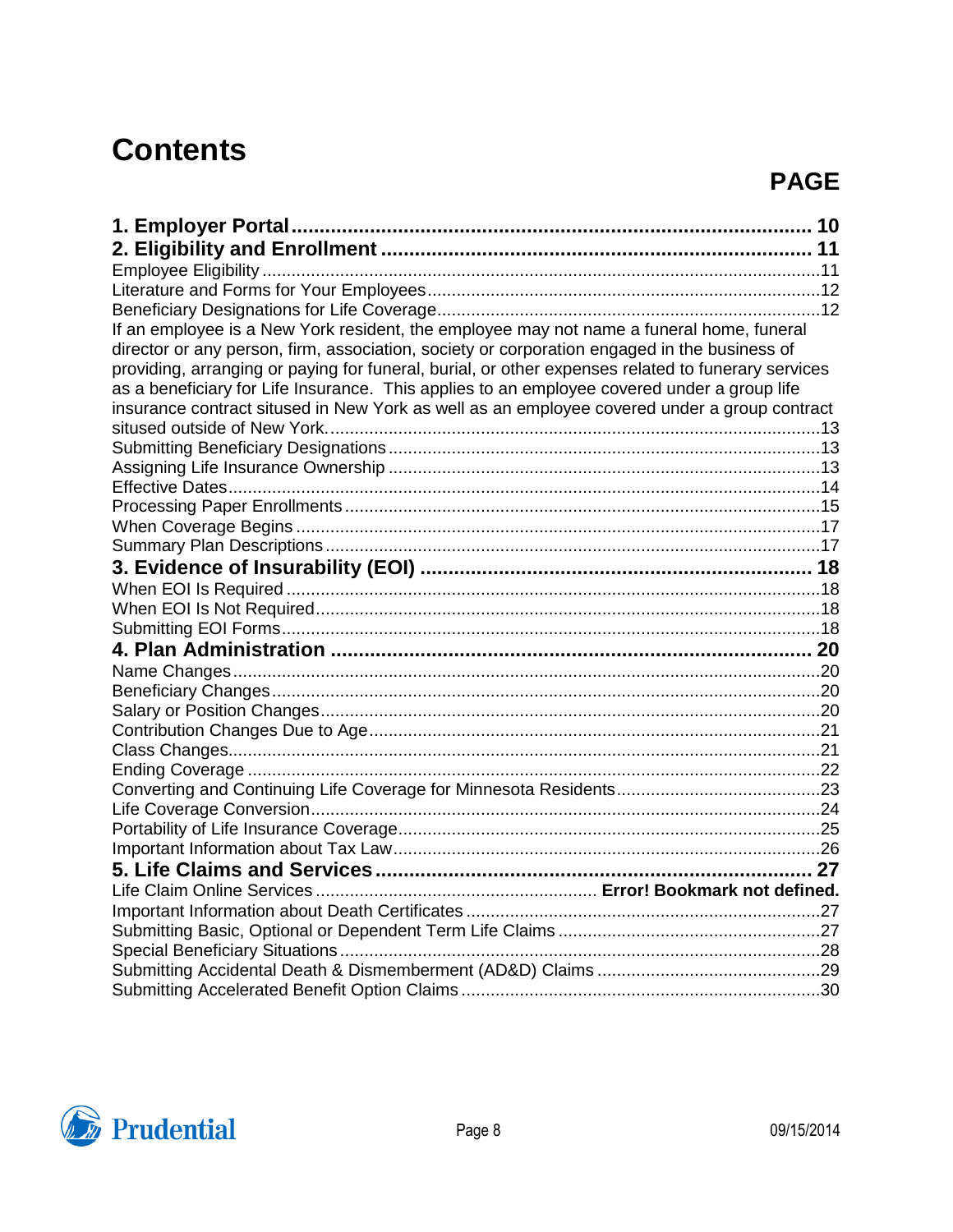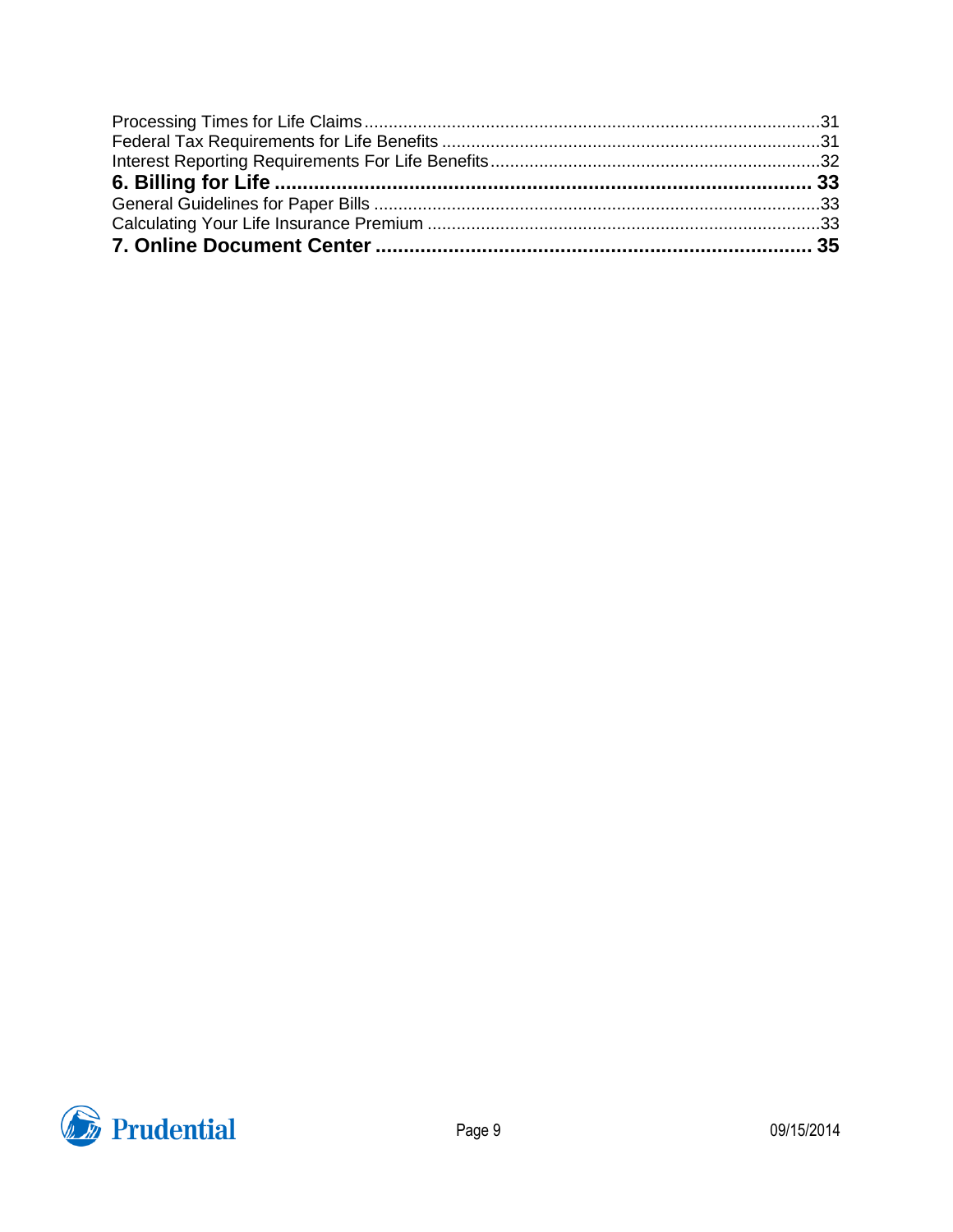## <span id="page-10-0"></span>**1. Employer Portal – OGB Access Only**

The Employer Portal is a user-friendly, secure gateway to a comprehensive collection of employer applications. You can gain access to up to six employer applications\* from one web page with a single ID and password. You will be notified of your User ID and password via email if you have requested this service. Once you receive that information, go to the Employer Portal at www.prudential.com/link2benefits. Once you are registered at the site, you may have access to:

**Life Claims Online**—offers real-time life claim information, and allows you to submit claim notification. This service is available to cases down to 25 lives.

**Online Document Center**—houses your booklets/manuals, certificates, amendments to the Contract/Booklet Certificate and any other enrollment material Prudential has created for your account.

**Forms Library**—contains frequently used standard forms for you and your employees.

The portal also contains a Message Center where you'll receive important notices, a Contact Us feature that allows you to easily communicate with us, and a list of toll-free customer support numbers. If you have questions regarding how to access the site, please call your Account Management Team or the Client Operations Service Center at 888-598-5671 (Monday - Friday, 8:00 a.m. – 8:00 p.m. ET).

If you would like more information about the Employer Portal, please contact your Account Management Team.

\*You will have access to the online services that you request and are eligible for. Your Account Management Team will work with you to determine which applications will best meet your needs.

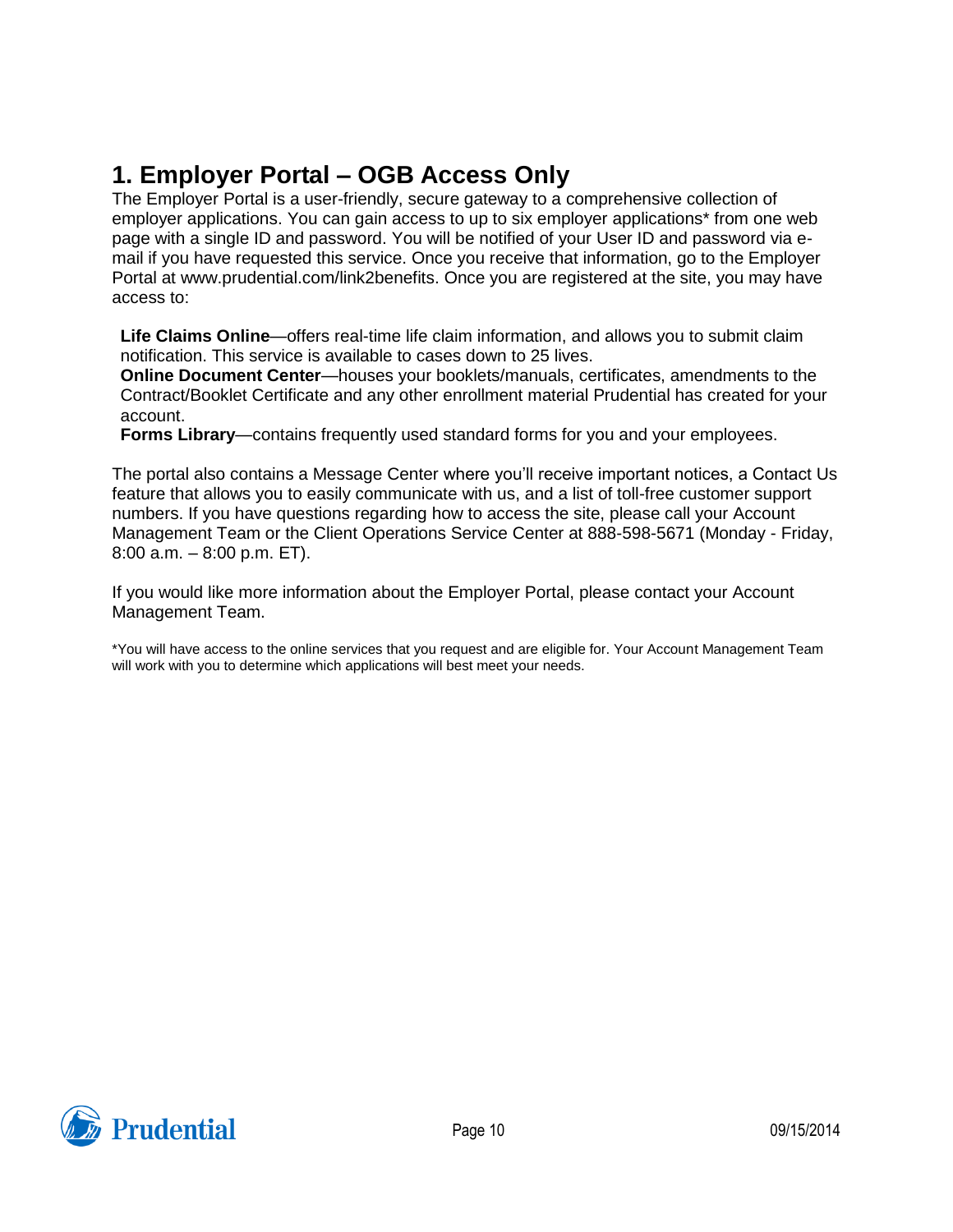## <span id="page-11-1"></span><span id="page-11-0"></span>**2. Eligibility and Enrollment Employee Eligibility**

For **employer-paid coverage**, employees are eligible if they are in the coverage class as defined by the Contract/Booklet Certificate and have met employment waiting period requirements. **Applies to Ouachita School Board.**

For **employee-paid coverage**, employees are eligible if they are in the coverage class as defined by the Contract/Booklet Certificate, have met the employment waiting period requirement, and enroll for coverage within a specified time period outlined by your Contract/Booklet Certificate. Coverage will not begin until medical evidence requirements, if any, are met. **Applies to all other State Agencies.**

An **employment waiting period** is the length of continuous service your employees must have before they become eligible for coverage.

The employment waiting period is generally waived for rehired employees if:

- They return to work within six months, and;
- Their coverage ended because they stopped working for you.

But, if they have previously canceled coverage, stopped contributions, and/or waived coverage, or converted life insurance coverage under the Contract/Booklet Certificate and would now like to enroll, evidence of insurability (EOI) is required. **Does not apply to converted coverage for disability.**

Employees must also be actively employed before coverage can become effective. Under this requirement, coverage will not become effective unless employees are actively at work, fulltime, at your place of business (or another designated place of business) on the effective date. Part-time employees who are eligible for group insurance must be actively at work on a parttime basis. Coverage will not be effective until this requirement is met.

## **Dependent Spouses**

Generally, an employee is eligible to enroll his or her spouse for Dependent Term Life coverage if the employee is enrolled in Optional Term Life. A spouse cannot be covered as both an employee and a dependent under the same group policy. There are some instances where we would allow an employee's spouse to enroll for coverage without the employee enrolling. Refer to your Contract/Booklet Certificate or contact your Account Management Team for more information.

#### **Dependent Children**

Generally, an employee is eligible to enroll dependent children for Dependent Term Life coverage if the employee is enrolled in Optional Term Life. A child cannot be covered by more than one employee under the same group policy. The definition of eligible dependent children may vary; refer to your Contract/Booklet Certificate or contact your Account Management Team for more information.

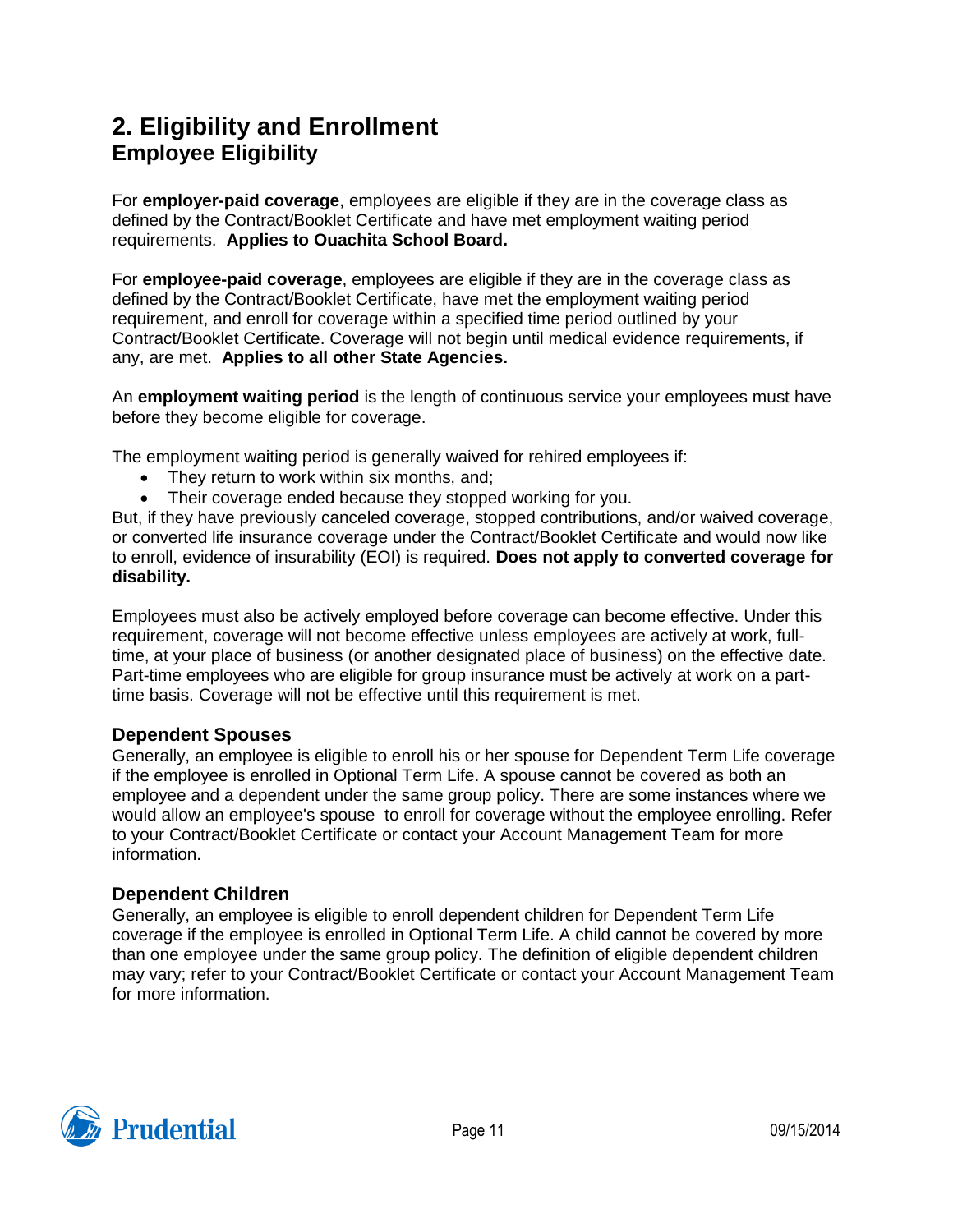## <span id="page-12-0"></span>**Literature and Forms for Your Employees**

Should you choose to give your employees brochures, newsletters, flyers, non-Prudential forms, or other materials about your Prudential plan, please talk to your Account Management Team first. Prudential can assist with regulatory review and required state filing of these materials.

Most states have laws and regulations governing insurance advertising, which also cover informational literature for employees. Many laws and regulations hold insurance companies responsible for the content in advertisements, even if the advertisements were prepared by our contract holders.

Prudential must comply with all laws and regulations. If you (or another outside party) want to use literature or non-Prudential forms that refer to your group insurance plan, you must provide Prudential with a draft copy for review. Prudential's team of marketing, product, legal, and compliance experts will review your materials to ensure all applicable insurance law requirements are met and handle any required state filing.

You must also submit a copy of the final version for Prudential's centralized file within 30 days of final printing, which is required by law.

## <span id="page-12-1"></span>**Beneficiary Designations for Life Coverage**

Each employee should designate a primary beneficiary, which is the person or entity who will receive the group life insurance death benefit if the employee dies. Most employees will designate one beneficiary; however, some may designate several beneficiaries.

Employees can also designate a **contingent beneficiary**, also known as a secondary beneficiary. A contingent beneficiary will receive the death benefit if the primary beneficiary dies before the employee.

All beneficiary designations must include the full first name, middle initial, last name, full address, Social Security number, and relationship of each beneficiary. Beneficiary designators should always list full names. For example, use "Mary A. Doe" instead of "Mrs. M. Doe" or "Mrs. Michael Doe."

## **Common Beneficiary Designations**

If employees designate multiple beneficiaries, the death benefit will be divided equally, unless they provide other instructions. If more than one beneficiary is designated, the percentages of a beneficiary designation must equal 100%. Here are examples of common life beneficiary designations:

**To designate:** An estate Two beneficiaries Three or more beneficiaries

## **Use this example:**

The estate of John D. Doe John J. Jones, father; and Mary R. Jones, mother James O. Jones, brother; Peter B. Jones, brother; Martha N. Jones, sister

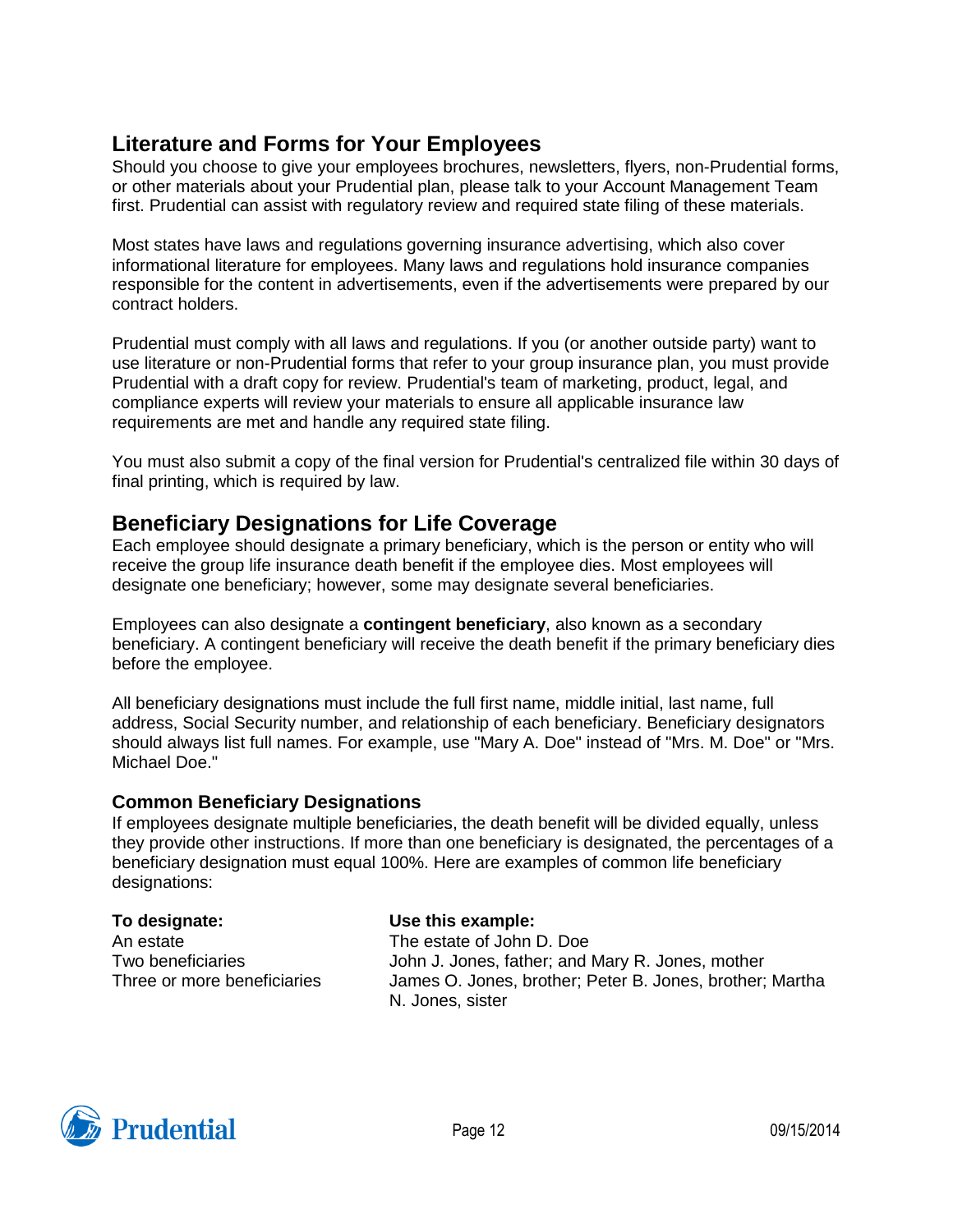| Contingent beneficiaries          | Lois P. Jones, wife, if living; otherwise Patrick F. Jones,                              |
|-----------------------------------|------------------------------------------------------------------------------------------|
| Multiple contingent beneficiaries | son<br>Lois P. Jones, wife, if living; beneficiaries, otherwise<br>Patrick F. Jones, son |

<span id="page-13-0"></span>If an employee is a New York resident, the employee may not name a funeral home, funeral director or any person, firm, association, society or corporation engaged in the business of providing, arranging or paying for funeral, burial, or other expenses related to funerary services as a beneficiary for Life Insurance. This applies to an employee covered under a group life insurance contract sitused in New York as well as an employee covered under a group contract sitused outside of New York.

## <span id="page-13-1"></span>**Submitting Beneficiary Designations**

*Under certain circumstances, you may be able to use beneficiary designations made under your prior carrier. Prudential must review a sample designation to be sure certain requirements are met. Please contact your Account Management Team to assist with getting appropriate approval.*

You must submit beneficiary designations using a form approved by Prudential. Prudential is not required to perform any transaction that relies on beneficiary designations (i.e., payment of death claims) unless the designations are submitted using an approved form. That form should be submitted along with the employer's claim form at the time of the claim unless the plan is administered by Life Plan Management.

Prudential will accept beneficiary designations on paper or other means, as long as the form is approved by Prudential. Your procedures for collecting designations and the systems used to store designations must comply with all applicable state and federal laws. These laws may govern:

- Electronic signatures
- Electronic transactions
- Privacy practices

You may be subject to other laws and regulations. In addition, you must be able to provide Prudential with copies of all beneficiary designations, regardless of how the designations are made, in a form approved by Prudential. Covered employees, assignees, and Prudential must be able to access beneficiary designations.

## <span id="page-13-2"></span>**Assigning Life Insurance Ownership**

Assignments allow your employees to permanently transfer group term life insurance ownership rights to a third party, such as a trustee or another individual, known as the assignee. Among other things, the assignee designates beneficiaries for the employee's group coverage.

## **Gift Assignments**

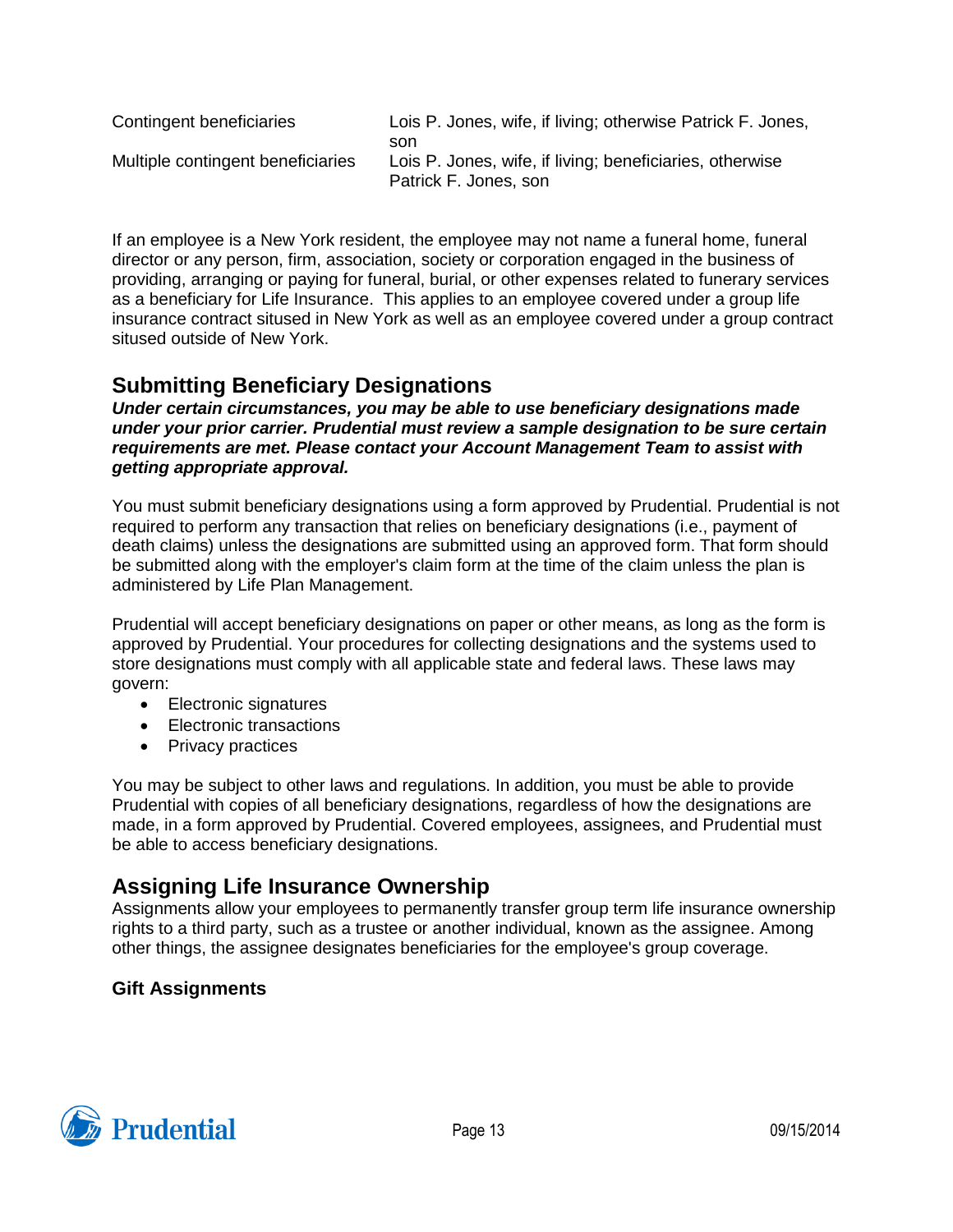Employees assign their ownership rights to an individual or a trust.

#### **Viatical Assignments**

In some states, employees may be able to sell their policy for cash at an amount lower than the death benefit amount. This is known as a viatical assignment or an assignment for value. The viatical assignment provider becomes the beneficiary and will receive the death benefit.

**Prudential's standard policy is to permit gift assignments only**. Some states, like California and New York, require group insurance providers to allow viatical assignments. Prudential will comply with the law in these states and permit viatical assignments.

Keep a copy of all assignment forms with the employee's records. Please do not send them to Prudential until a claim is submitted. The original assignment form should be given to the employee to deliver to the assignee. The employee may keep a copy for his or her records.

## <span id="page-14-0"></span>**Effective Dates**

## **Employer-Paid Coverage – Applies to Ouachita School Board**

For employer-paid (non-contributory) plans, eligible employees are not required to enroll because coverage is automatic unless they are adding new coverages or increasing coverage amounts. However, Prudential recommends you keep those records updated in case you need to verify coverage amounts.

Employer-paid coverage is effective the day an employee becomes eligible as long as he or she meets the Actively at Work requirement.

If you have no employment waiting period, the effective date is the first day of employment. If you have an employment waiting period, the effective date is the day the employment waiting period is satisfied.

## **Employee-Paid Coverage – Applies to all other State Agencies**

Employee-paid (contributory) coverage is effective according to the chart below, provided the employee meets the Actively at Work requirement.

| If the enrollment date is:                  | The effective date will be:                                      |
|---------------------------------------------|------------------------------------------------------------------|
| On or before the date the employee becomes  | The date the employee becomes eligible                           |
| eligible                                    |                                                                  |
| Within the 31-day period after the employee | The date the eligible employee enrolls                           |
| becomes eligible                            |                                                                  |
| After the 31-day period (late enrollment)   | The date the employee's application is<br>approved by Prudential |

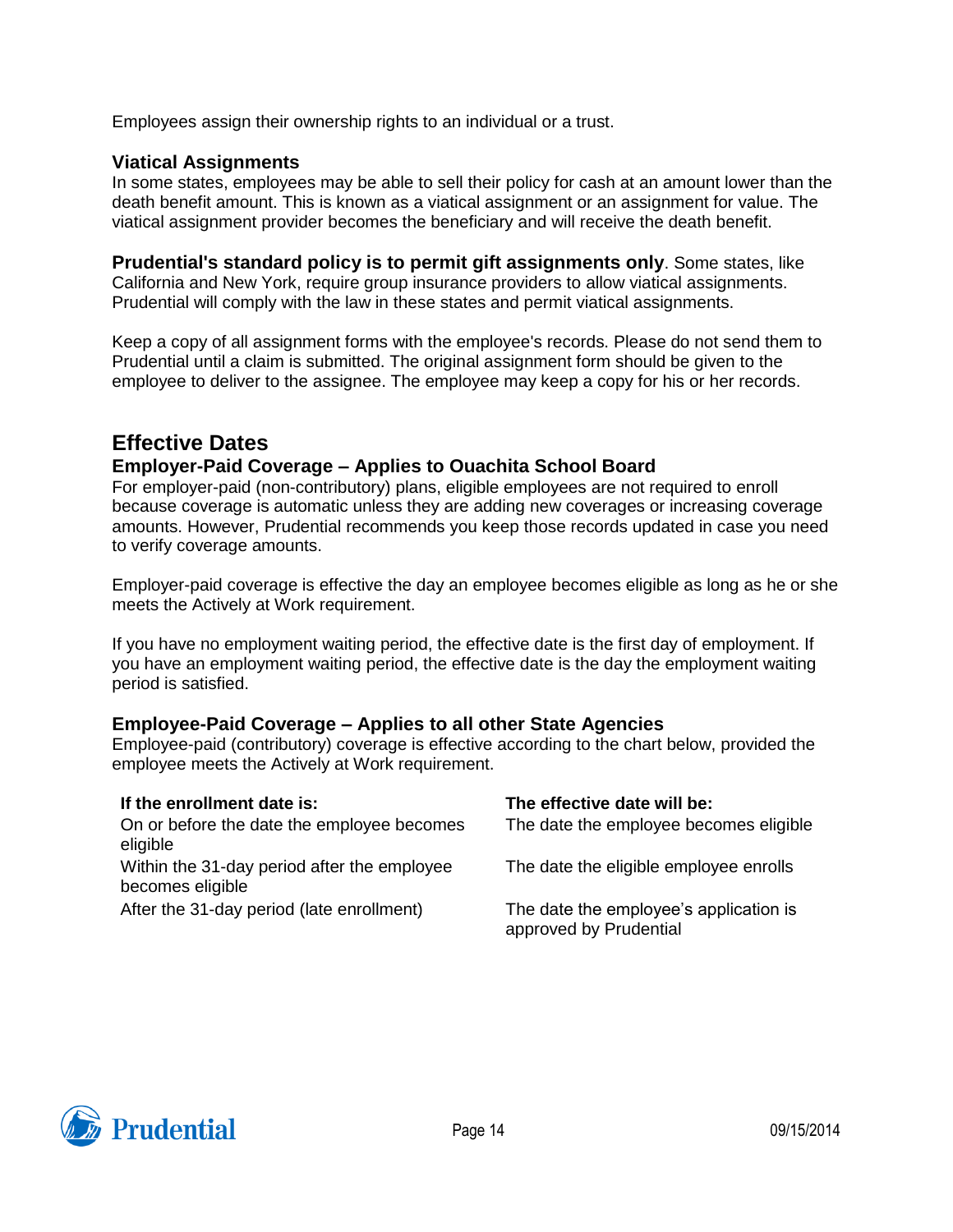Employees who request a coverage amount above the guaranteed issue (if applicable) or who enroll for coverage after 31 days of becoming eligible must submit EOI (see "Section 3: Evidence of Insurability"). This coverage is not effective until Prudential approves the application and the employee meets the Actively at Work requirement.

**Generally, currently participating employees** are not required to enroll unless they are adding new coverages.

**New employees** (or newly eligible employees) should enroll on or before their eligibility date. If new employees enroll for coverage on time, EOI is generally not required for most coverage amounts up to the guaranteed issue limits (if applicable).

## <span id="page-15-0"></span>**Processing Paper Enrollments**

Prudential can provide you with enrollment forms. If you have requested enrollment materials through your Account Management Team, enrollment forms will be available through the Online Document Center via the Employer Portal (www.prudential.com/link2benefits). If not, you can access an enrollment card from the forms library.

## **New Employees (or newly eligible employees)**

To enroll employees using paper forms:

- 1. Employees must complete, sign, and date an enrollment form and return the form to you, even if they do not elect coverage. The enrollment form documents coverage decisions and authorizes payroll deductions for contributions. If coverage is waived, the enrollment form is proof that coverage was offered and declined.
- 2. After reviewing and collecting the enrollment forms submitted by employees, complete any sections containing plan details and verify the employee information.
- 3. If coverage is based on covered class (a group of employees eligible for coverage), review the enrollment forms to verify each employee fits the class definition described in your Contract/Booklet Certificate.
- 4. If your plan has an employment waiting period, keep the enrollment form. If employment ends before that time, please destroy the form.
- 5. If an employee's EOI was previously declined, or if the employee applies for an amount above the guaranteed issue amount, the employee must submit EOI. Employees who were not enrolled with the prior carrier are subject to EOI. It is up to the plan administrator to give the employee the forms to be submitted for review.
- 6. Update your monthly billing report when coverage becomes effective.

## **Late Entrants**

**Late entrants** are employees who elect coverage more than 31 days after their eligibility date, those who previously declined/dropped coverage and now want to enroll again, and those who have previously been denied coverage due to unsatisfactory Evidence of Insurability.

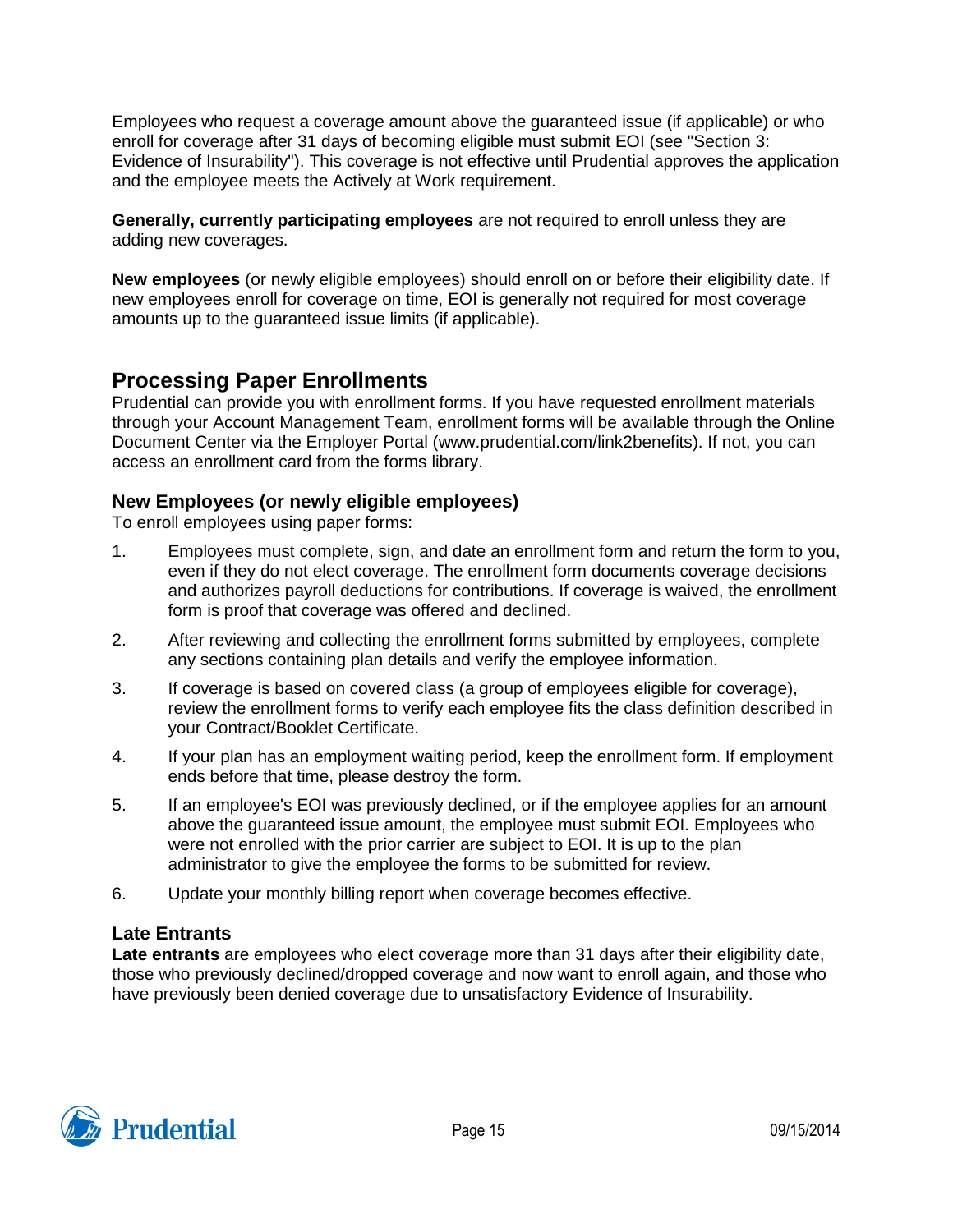- 1. Employees must complete, sign, and date an enrollment form and return the form to you, even if they do not elect coverage. The enrollment form documents coverage decisions and authorizes payroll deductions for contributions. If coverage is waived, the enrollment form is proof that coverage was offered and declined.
- 2. After reviewing and collecting the enrollment forms submitted by employees, complete any sections containing plan details and verify the employee information.
- 3. If coverage is based on covered class (a group of employees eligible for coverage), review the enrollment forms to verify each employee fits the class definition described in your Contract/Booklet Certificate.
- 4. Give the employee the appropriate EOI form for completion. The employee should submit it to Prudential.
- 5. If an employee's EOI was previously declined, or if the employee applies for an amount above the guaranteed issue amount, the employee must submit EOI. Employees who were not enrolled with the prior carrier are subject to EOI. It is up to the plan administrator to give the employee the forms to be submitted for review.
- 6. If the application is approved, begin payroll deductions and update your monthly billing report when coverage becomes effective. **Do not begin payroll deductions until Prudential notifies you of coverage approval.**

## **Rehired Employees**

**Rehired employees** who meet the following requirements can have their coverage reinstated:

- Their coverage ended.
- Their insurance ends because they stop working for their employer for any reason.
- They resume working for their employer in a covered class within 6 months after their insurance ended.

Rehired employees who meet this requirement must complete new enrollment forms. Follow steps 1 through 5 in the "New Employees" section. Write "Reinstatement" after the effective date on the enrollment form and include the rehire date.

Rehired employees who do not meet the requirements above are handled like any other new employee- they must be in the covered class and satisfy the employment waiting period to be eligible to enroll.

## **Submitting Enrollment Information**

Prudential will accept employee enrollments on paper or other means, as long as the form is approved by Prudential. Prudential is not required to perform any transaction that relies on enrollment information (e.g., disability claims) unless the enrollments are submitted using an approved form. Your procedures for enrolling employees and the systems used to store enrollment information must comply with all applicable state and federal laws. These laws may govern:

- Electronic signatures
- Electronic transactions

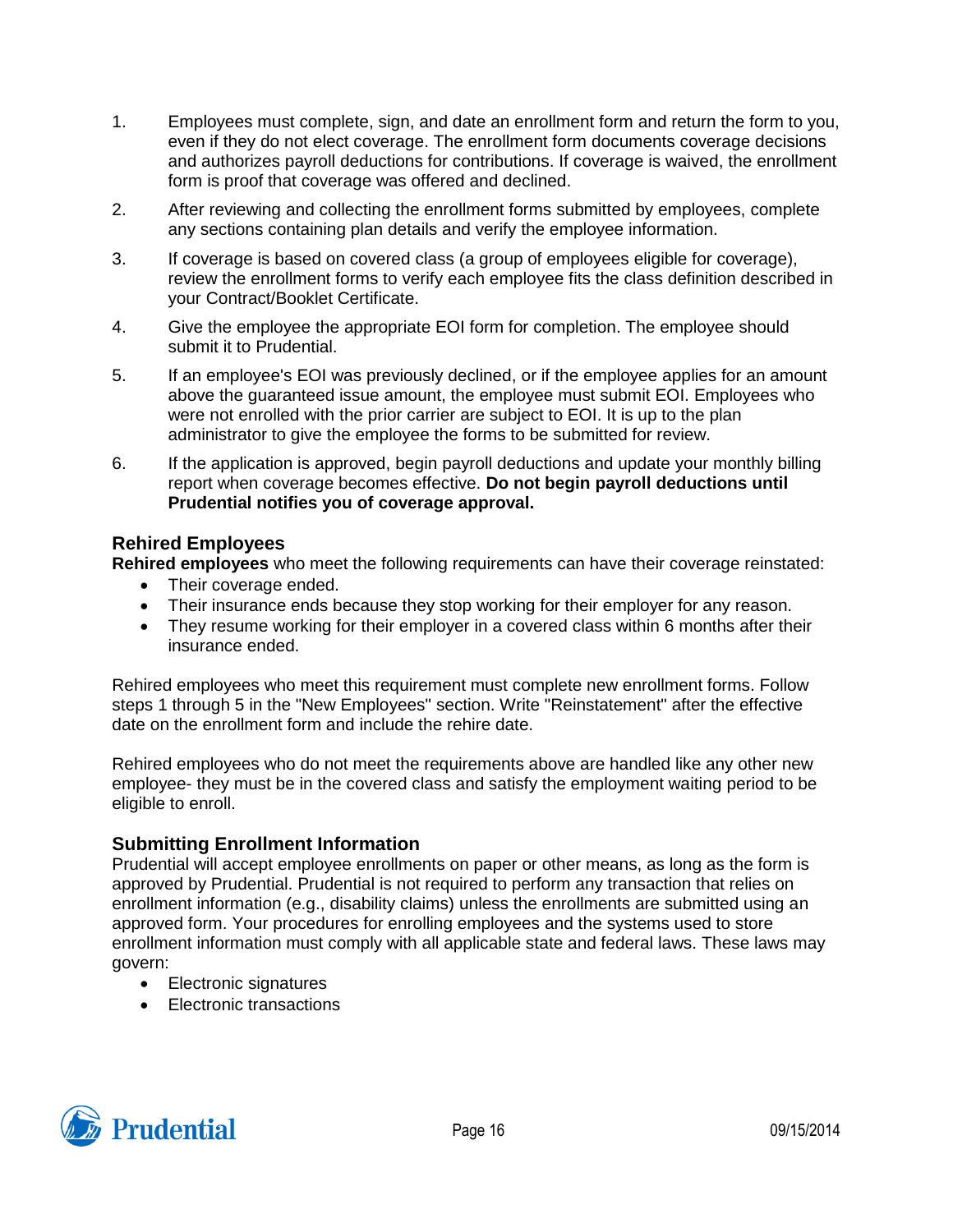• Privacy practices

You may be subject to other laws and regulations. In addition, you must be able to provide Prudential with copies of all enrollment information, regardless of how employees enroll, in a form approved by Prudential. Enrollment information must be readily accessible to Prudential, covered employees, and assignees.

## <span id="page-17-0"></span>**When Coverage Begins**

When coverage begins, show the effective date on the enrollment form or enrollment confirmation. If employee contributions are required, begin payroll deductions.

Shortly after your plan becomes effective, your Group Contract and/or Booklet-Certificates will be available in PDF format in the Online Document Center via the Employee Portal. Contact your Account Management Team for details.

## <span id="page-17-1"></span>**Summary Plan Descriptions**

It is important that your summary plan description (SPD) contains information consistent with the Contract/Booklet Certificate issued by Prudential. The SPD should also be updated to reflect any changes to your group insurance coverage or other changes, like company name changes. Prudential can make your Contract/Booklet Certificate into an SPD if we receive the information from you. If you prepare the SPD, Prudential should review it. To have Prudential review the group insurance information contained in your SPD, please contact your Account Management Team for assistance.

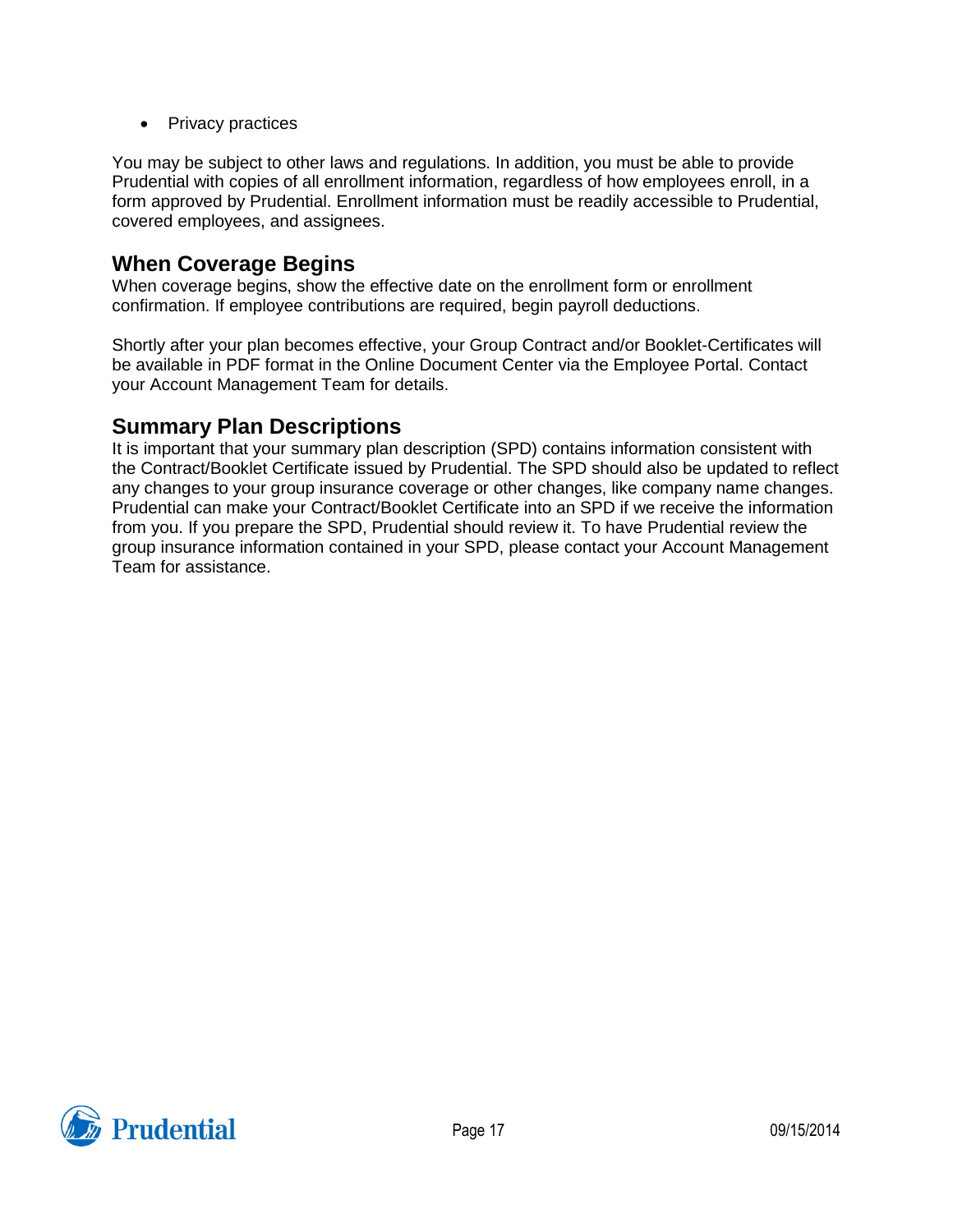# <span id="page-18-0"></span>**3. Evidence of Insurability (EOI)**

## <span id="page-18-1"></span>**When EOI Is Required**

Follow the EOI guidelines for your plans. EOI should only be submitted if required by your Contract/Booklet Certificate.

When EOI is required, certain coverage is not effective unless Prudential approves it. If EOI is approved, employees must be actively at work for coverage to be effective. If the employee is not actively at work, the effective date will be postponed until the employee meets this requirement.

The contract holder may not waive an EOI requirement for any reason. Some situations always require EOI:

- **Life coverage amounts above the guaranteed issue** when employees want coverage above your plan's guaranteed issue amount, EOI is required. Refer to your Contract/Booklet Certificate for your non-medical coverage amount.
- **Late enrollment** employees who enroll after the 31-day enrollment period must submit EOI for coverage.
- **Re-enrollment** Employees who previously dropped group insurance coverage but now want to reinstate it must submit EOI.
- **Waived coverage** Employees who previously waived group insurance coverage but now want to enroll must submit EOI.
- **EOI previously rejected** Employees who previously submitted EOI under any Prudential group plan but were rejected must supply new EOI.
- In instances where minimum participation requirements are not met

#### *EOI requirements may vary based on your plan design. Check your Contract/Booklet Certificate for details.*

## <span id="page-18-2"></span>**When EOI Is Not Required**

#### Employees

EOI is not required for employer-paid (non-contributory) plans for benefit selections up to the guaranteed issue amount.

## Salary Increases

EOI is not required for employees whose coverage amounts increase as a result of salary increases.

## <span id="page-18-3"></span>**Submitting EOI Forms**

EOI forms are state-specific based on your contract situs. Your Account Management Team can provide you with appropriate EOI forms. You can also obtain EOI forms from the Online Document Center located within the Employer Portal (www.prudential.com/link2benefits).

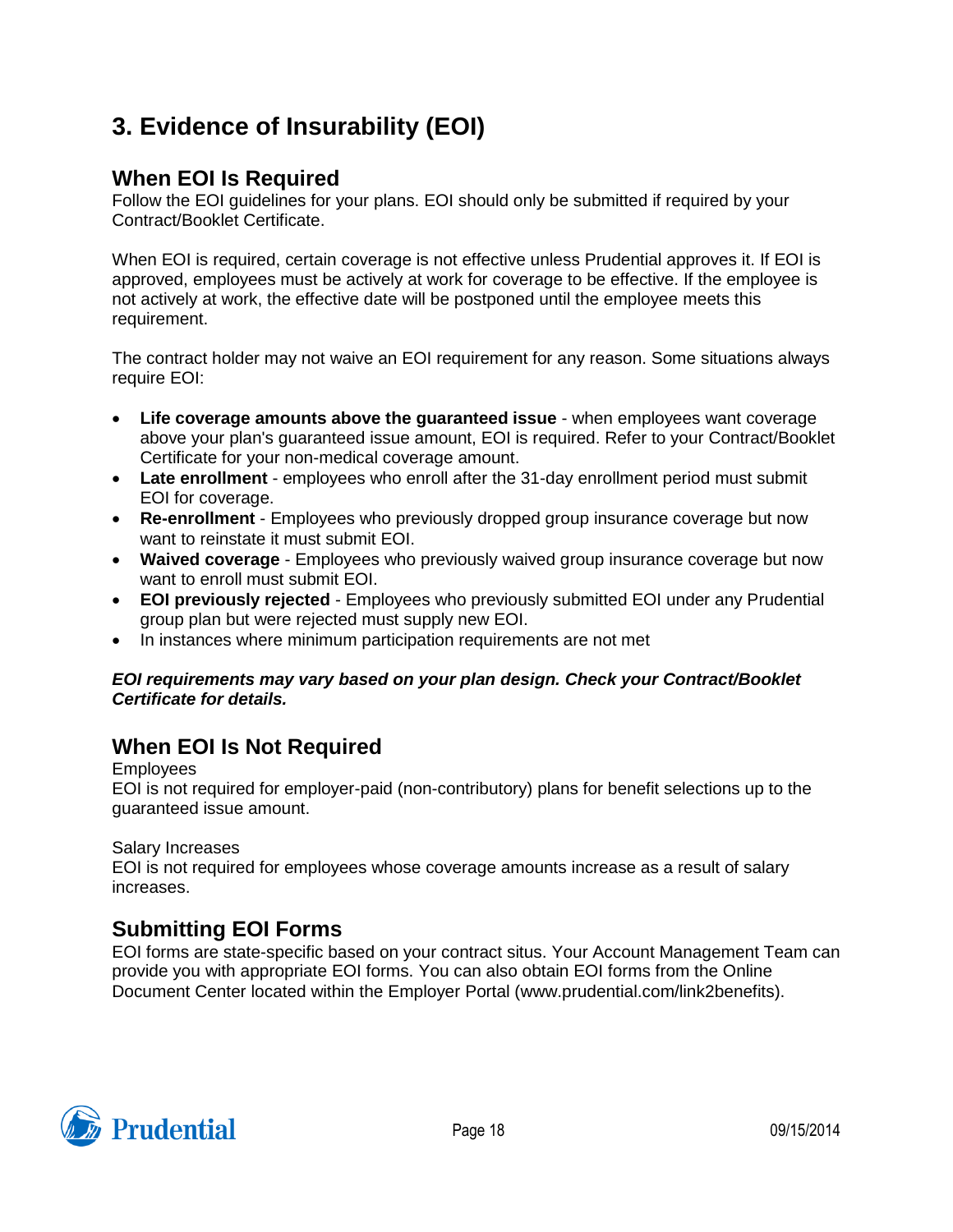Instructions for completing the EOI form can be found online through the Employer Portal within the Medical Underwriting section.

#### Short Form EOI

The Short Form Health Statement Questionnaire is to be used when EOI is required for Employee Life and Spouse Life requests only. If EOI is required, provide the employee with a Short Form Health Statement Questionnaire with Employer Name and Group Contract Number filled in. Upon completion, the employee will submit the EOI form directly to Prudential as noted on the form. If additional information is required, Prudential will send a Long Form Directly to the employee.

#### Electronic Submission of Employer Information

It may be possible to submit your employer information electronically. You will not need to complete the cover page or Part A of the Long Form EOI if you choose to provide an electronic feed file. Electronic files should be received in advance of the applicant submitting their EOI to Prudential to ensure timely processing of the EOI form. If interested please contact your Account Management Team.

#### **Your Administrative Responsibility**

If the EOI is **approved**, write the effective date on the enrollment form or enrollment confirmation. The effective date will be either the decision date listed on the final action report or the first day of the following month according to what you have chosen. You should change the payroll deduction amount to reflect the approved coverage amount. If coverage is employeepaid (contributory), do not begin payroll deductions for the coverage or amount in excess of guaranteed issue unless Prudential approves the application. Prudential will send a letter of approval to the applicant.

If the EOI is **denied**, the enrollment form or confirmation should be updated to show that the employee is not eligible for the coverage or the amount in excess of guaranteed issue. Keep the enrollment form or confirmation for your records. Prudential will send a denial letter to the applicant.

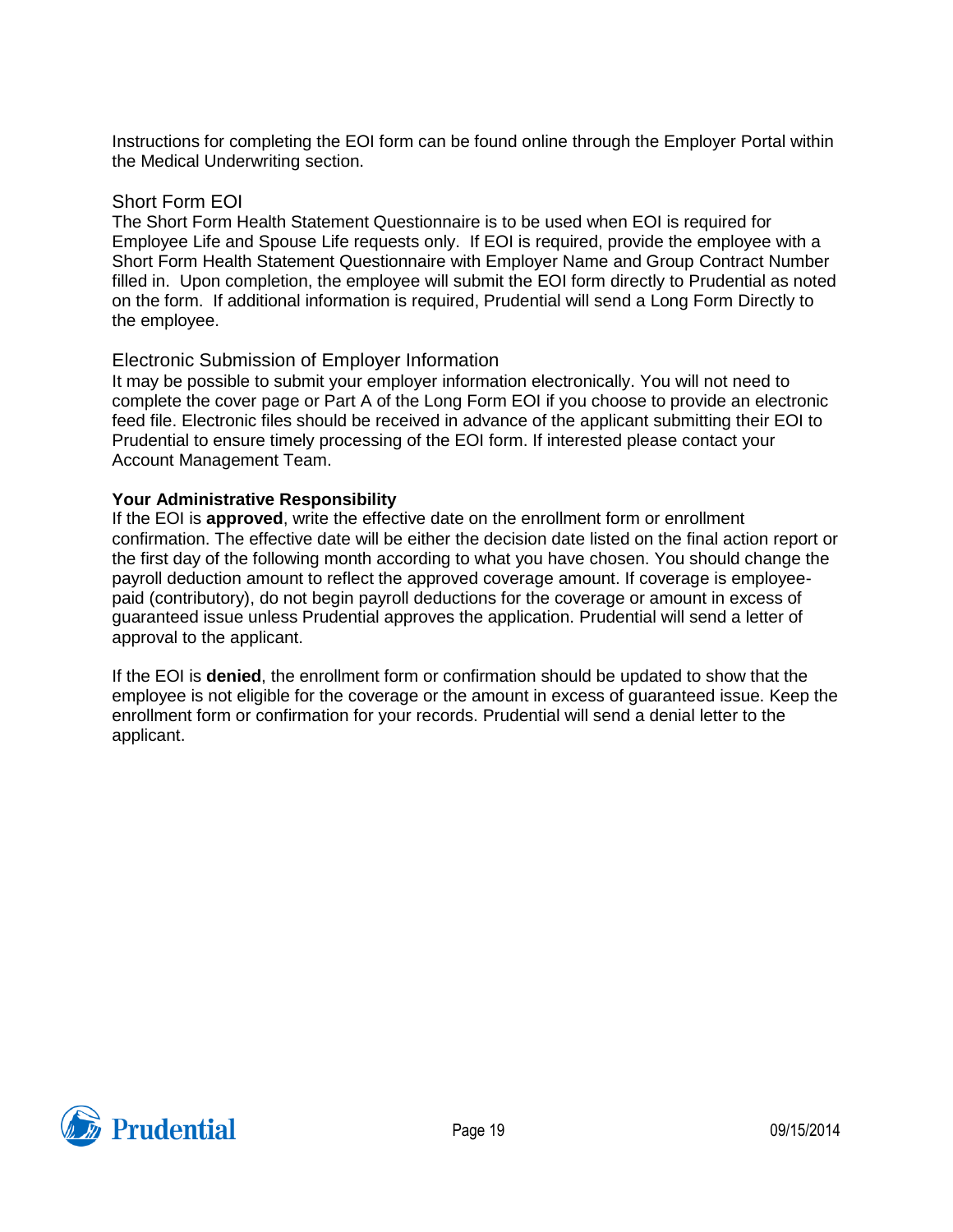## <span id="page-20-1"></span><span id="page-20-0"></span>**4. Plan Administration Name Changes**

- 1. Employees should complete the **Group Insurance Beneficiary Designation/Change form.**
- 2. Attach the form to the employee's enrollment form or enrollment confirmation.
- 3. If Prudential sends you a roster bill each month, you will need to notify us of the name change.

## <span id="page-20-2"></span>**Beneficiary Changes**

## **Standard Beneficiary Designations**

- 1. Employees should complete a Group Insurance Beneficiary Designation/Change form.
- 2. Review the information on the form for completion and provide the employee with a copy.
- 3. Record the beneficiary change and date on the enrollment form or enrollment confirmation and attach a copy of the Group Insurance Beneficiary Designation/Change form.

## **Non-Standard Beneficiary Designations**

Contact your Account Management Team for help with non-standard designations.

## **Electronic Beneficiary Designations (if allowed under your plan)**

- 1. Employees should submit changes through the approved electronic system.
- 2. Store and retain the change using your system's guidelines and procedures.
- 3. Retain electronic designations in accordance with Prudential's requirements for your plan.

## <span id="page-20-3"></span>**Salary or Position Changes**

Changes in earnings or position can increase or decrease coverage amounts. When this happens, follow the instructions below:

- 1. For employer-paid plans, adjust your records to reflect the new coverage amount and effective date.
- 2. For employee-paid plans not based on earnings, do not increase or decrease contributory coverage amounts unless specifically requested by an employee.
- 3. For employee-paid plans based on earnings, coverage increases and decreases are automatic.
- 4. If requested, record the new coverage amount and effective date on the enrollment form or enrollment confirmation and adjust employee contributions, if necessary, based on the new coverage amount.

## **Effective Dates**

Employees must be actively at work on the day the change goes into effect (Actively at Work requirement), or the effective date will be postponed until the requirement is met.

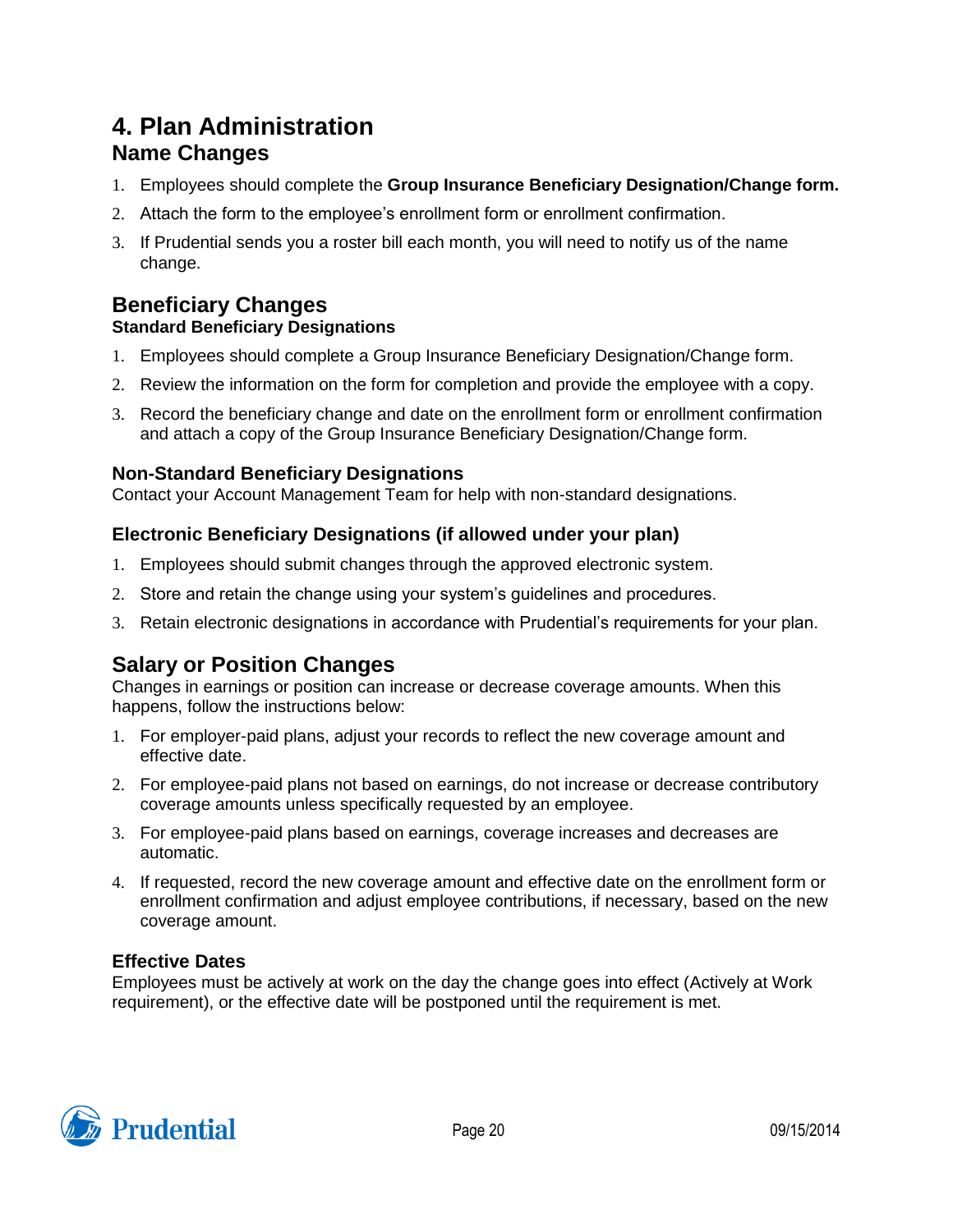## <span id="page-21-0"></span>**Contribution Changes Due to Age**

If age changes affect contributions, adjust the employee's contributions accordingly. Record the change on the enrollment form or enrollment confirmation.

Life and AD&D coverage reductions are based on your Reduction Formula, shown in your Contract/Booklet Certificate. This formula applies whether or not the employee is actively at work. Employees subject to the Reduction Formula may be eligible to convert their coverage to an individual Prudential policy. Please see the "Life Coverage Conversion" section for details.

#### **When employees receive reductions in coverage amounts due to age:**

- 1. Pull the enrollment form or enrollment confirmation before the contract anniversary. If your plan uses a date other than the contract anniversary, it will be noted in your Contract/Booklet Certificate.
- 2. Record the reduced amount and effective date on the form or confirmation.
- 3. Adjust employee contributions, if necessary, based on the new coverage amount.

#### **Some employees may be promoted to a higher coverage classification after their coverage has been reduced due to age. When this happens:**

- 1. Determine the employee's coverage amount based on the new class, then apply the reduction. This is the new coverage amount.
- 2. Record the new coverage amount and effective date on the enrollment form or enrollment confirmation.
- 3. Adjust employee contributions, if necessary, based on the new coverage amount.

## <span id="page-21-1"></span>**Class Changes**

Changes in class may result in an employee being covered under a different plan design. When this happens, follow the instructions below:

- 1. For employer-paid plans, adjust your records to reflect the new coverage amount and effective date.
- 2. For employee-paid plans, do not increase or decrease contributory coverage amounts unless specifically requested by an employee.
- 3. If requested, record the new coverage amount and effective date on the enrollment form or enrollment confirmation and adjust employee contributions, if necessary, based on the new coverage amount.

## **Effective Dates**

The changed coverage will be effective on the same day as the class change. Employees must be actively at work on the day the change goes into effect (Actively at Work requirement) or the effective date will be postponed until the requirement is met.

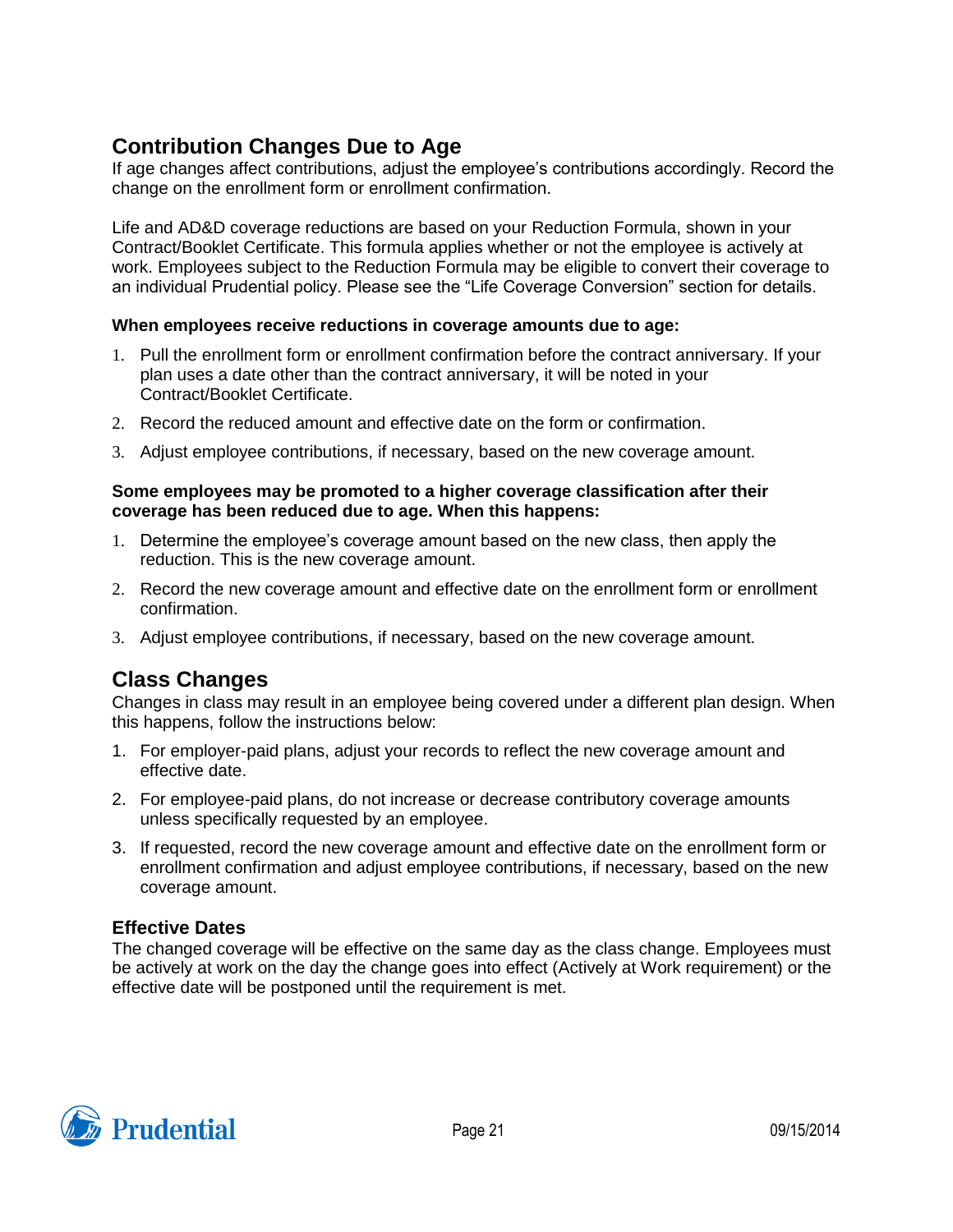## <span id="page-22-0"></span>**Ending Coverage**

Some states have special continuation provisions. Check your Contract/Booklet Certificate for details.

## **Resignation or Discharge**

Coverage ends on the day active employment ends.

## **Entering Armed Forces**

For information about ending coverage for employees who are entering the armed forces, please contact your Account Management Team.

## **Temporary Layoff, Leave of Absence, Disability, or Change to Part-Time Status**

These employees can continue their coverage subject to the rules of your Contract/Booklet Certificate. Following the limits in your contract, you may set up rules for how long coverage can be continued, but you must apply these rules consistently to all employees in the same covered class.

## **Retirement**

*Retired employees are not eligible for disability coverage. Retired employees may continue life coverage if your Contract/Booklet Certificate allows, but they are not eligible for disability coverage.*

#### **When Coverage Ends**

When coverage ends due to resignation, discharge, temporary layoff, leave of absence, move to part-time status, retirement, or failure to meet the eligibility requirements of the insured class:

- 1. Record the termination date on the enrollment form or enrollment confirmation.
- 2. The last day of active employment will be the termination date (used for billing purposes).
- 3. Check to see if the employee is eligible to continue or convert coverage.
- 4. For employee-paid plans, terminate contributions and update your monthly billing report.

## **Dropping Contributory Coverage**

Some employees may want to end employee-paid (contributory) coverage. Once coverage is dropped, evidence of insurability (EOI) will be required if the employee chooses to enroll again.

To drop contributory coverage:

- 1. Written notification is required from the employee. Notice should be signed and dated by the employee.
- 2. Review the letter or form and record the termination date on the enrollment form or enrollment confirmation.
- 3. File the enrollment form or confirmation.

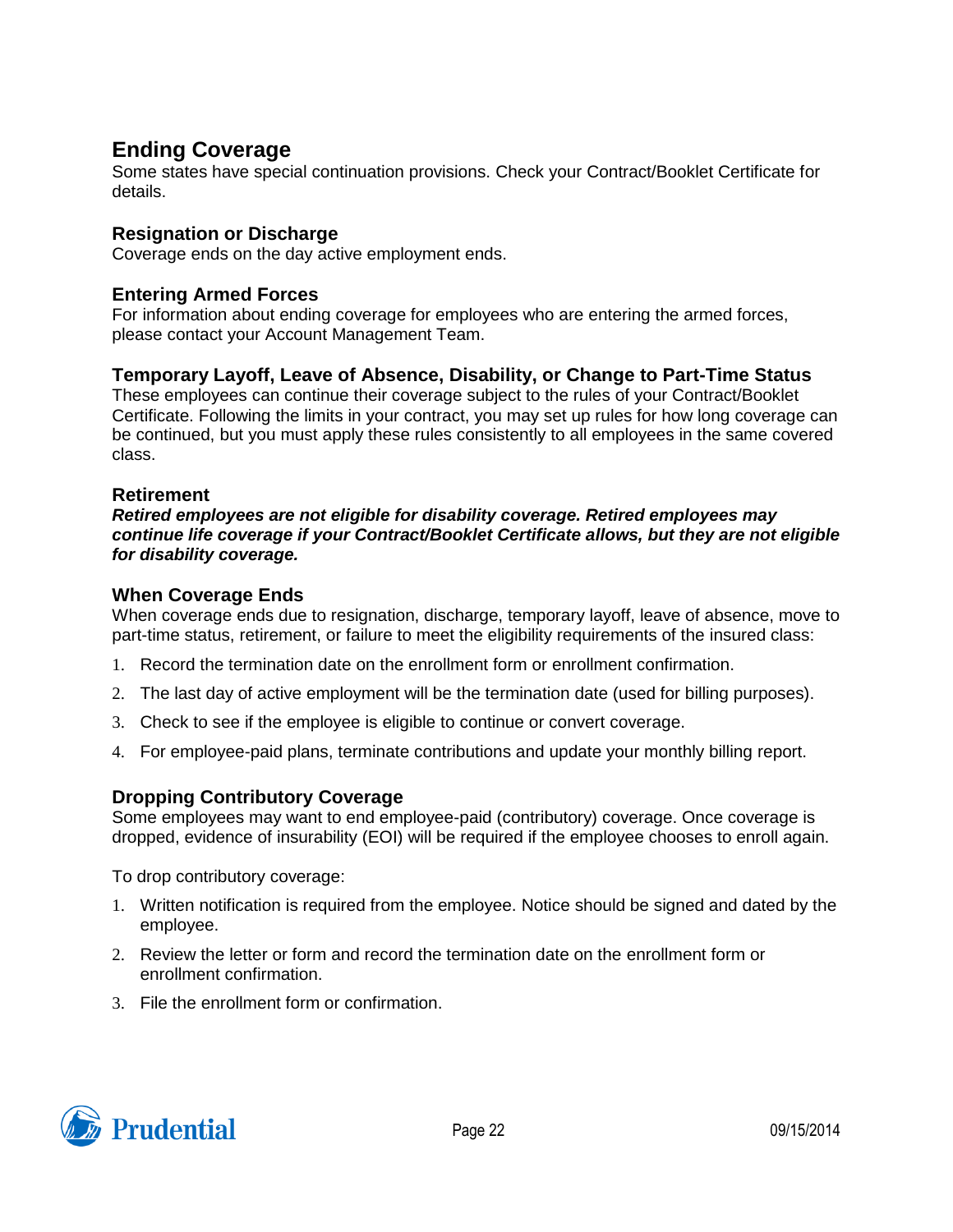4. Terminate contributions and update your monthly billing report.

Employees who drop coverage are not eligible to continue or convert that coverage. Coverage will terminate at the end of the period paid for by the employee's last contribution.

## <span id="page-23-0"></span>**Converting and Continuing Life Coverage for Minnesota Residents** *Important! Special rules apply to Minnesota residents. These rules apply to employee and dependent life plans, not AD&D coverage.*

If your life plan covers at least 25 Minnesota residents, or if 25% or more of your total employees are Minnesota residents, Minnesota's conversion and continuation provisions supersede the general provisions of the Contract/Booklet Certificate.

After your plan is effective, if the number of Minnesota residents increases to 25 or more, or increases to more than 25% of your total employees, your Account Management Team can provide you with a certificate rider.

Under Minnesota law, employees whose life coverage ends because their employment ends (other than for gross misconduct) or whose work hours are reduced may continue their coverage until the first of these occurs:

- The day they become covered under another group life plan.
- The day 18 months after their employment ends or their work hours are reduced.
- The end of the period for which they have made payments if they fail to make any required payment for the coverage.
- The Group Contract ends.

When coverage ends for Minnesota residents:

- 1. Complete the top section of a **Notice of Continuation of Life Insurance Coverage form**.
- 2. Indicate the amount of monthly payments, the coverage termination date, and the period for which coverage can be continued on the form.
- 3. Mail the form to the employee via first class mail.
- 4. Employees should mark their preferences on the form and return it to you within the 60-day election period. They must also include their first premium payment if they wish to continue their coverage.
- 5. You should remit the premium payments for these employees with your regular payments.

If coverage (or parts of coverage) ends under different conditions, please check your Contract/Booklet Certificate for more information.

#### **Additional information and required forms for converting a group life contract can be found online at www.prudential.com/giconversions.**

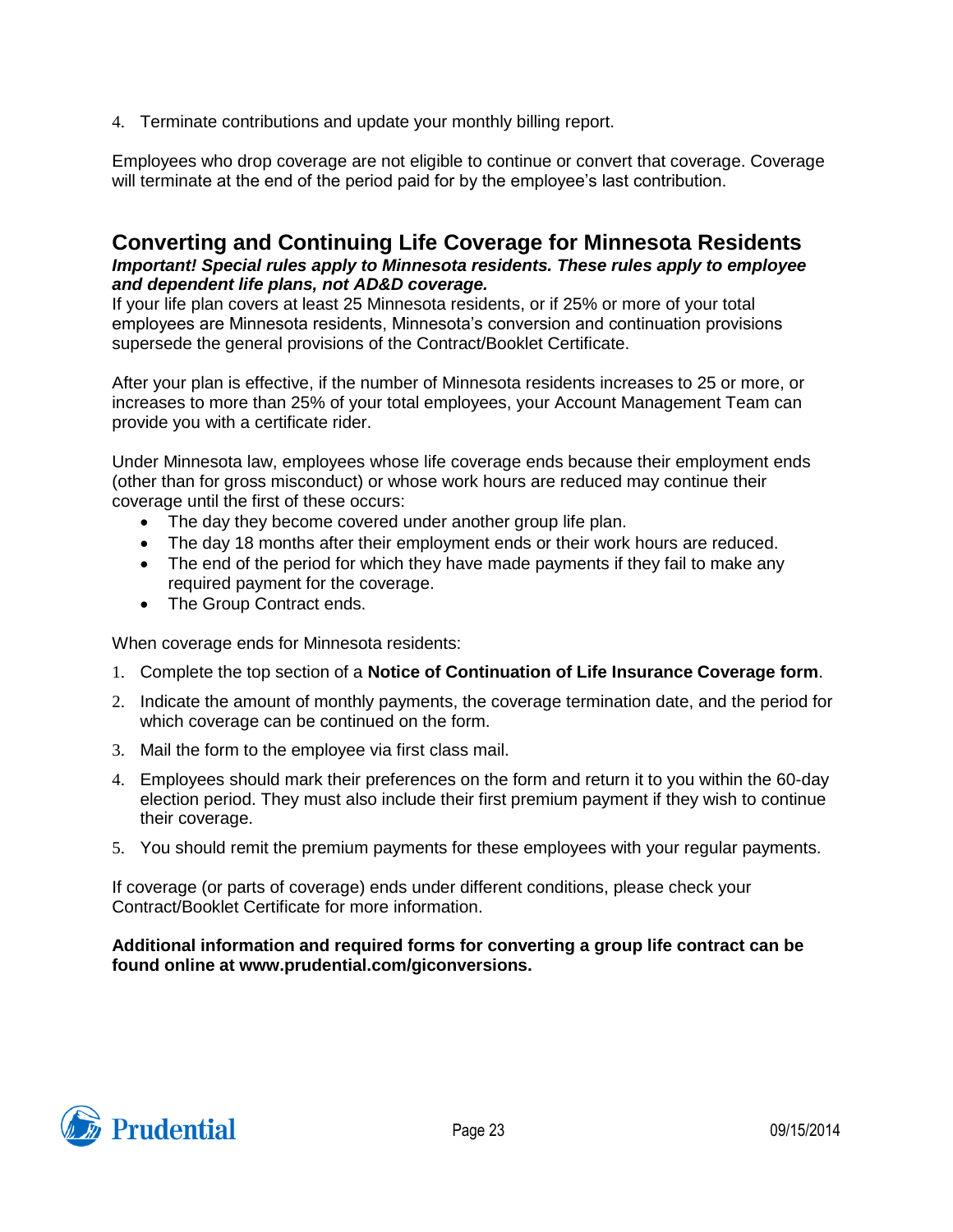## <span id="page-24-0"></span>**Life Coverage Conversion**

## **Eligibility for Life Insurance Conversion**

**Employees** may convert life coverage when employment or eligibility ends, subject to the "Conversion" section of your Contract/Booklet Certificate. No EOI is required. Accidental Death & Dismemberment coverage cannot be converted.

**Covered spouses** may convert Dependent Term Life coverage when the:

- Employee dies.
- Marriage ends as stated in your Contract/Booklet Certificate.
- Employee's employment or eligibility ends.

**Covered children** may convert Dependent Term Life coverage when the:

- Employee dies.
- Employee's employment or eligibility ends.
- Child is no longer eligible for coverage.

## **The Conversion Process**

- 1. Complete the employer section of the **Notice of Group Life Conversion Privilege form**.
- 2. Give the form to the applicant. If possible, do this before coverage ends, but no more than 15 days after coverage ends.
- 3. Suggest that the applicant contact a Prudential representative for further information on other available policies. An individual policy may be more suitable than a conversion policy. Upon receipt of the Notice of Group Life Conversion Privilege form, the Prudential representative can assist the applicant through a dual application process—individual and conversion.
- 4. Or, the applicant may contact the Prudential Group Life Conversion Unit directly to obtain a conversion kit at 877-889-2070. The kit contains a letter, application, product description, and rate information. Information can also be obtained from www.prudential.com/giconversions.
- 5. The applicant should send the signed and dated Notice of Group Life Conversion Privilege form to:

The Prudential Insurance Company of America Prudential/Group Life Conversions P.O. Box 70180, Philadelphia, PA 19176

Or the applicant can fax the form to: 973-548-6081.

In most cases, Prudential must receive the signed Notice of Group Life Conversion Privilege form within 31 days from the date the applicant's insurance under his or her Prudential plan terminates. However, this is subject to many state variations so check your Contract/Booklet Certificate.

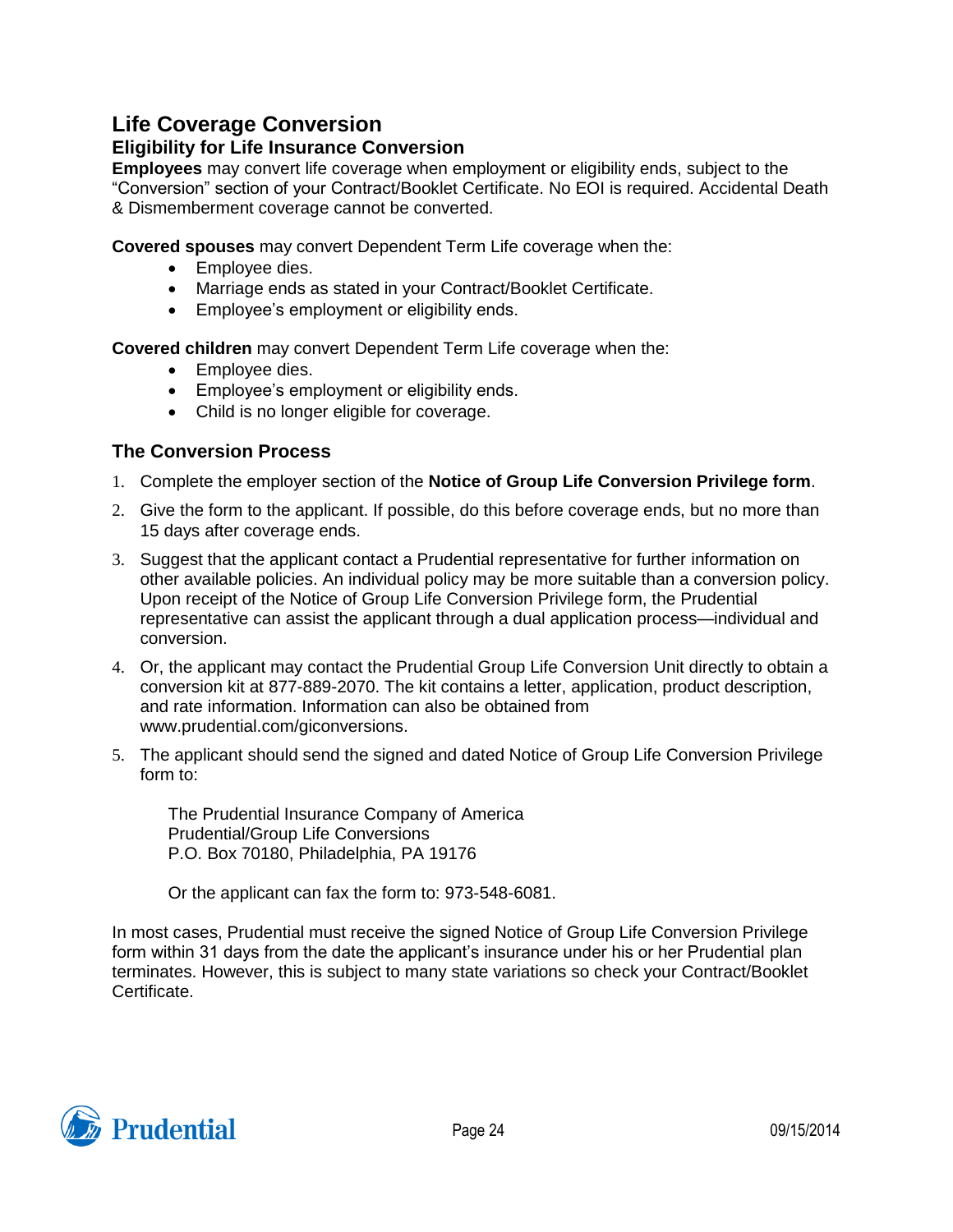## <span id="page-25-0"></span>**Portability of Life Insurance Coverage**

*Eligibility may vary based on plan design and state regulations. Check your Contract/Booklet Certificate for details. Plan ahead! Allow two weeks for delivery of portability packages.*

#### *Portability provisions differ by state. Your Account Management Team can answer any questions about the portability process.*

## **Eligibility for Portability**

Your Optional Term Life coverage includes a portability provision, which allows employees to continue their insurance coverage.

If employees elect portability, if they have a spouse and children covered under Dependent Term Life and/or Optional Accidental Death & Dismemberment they can also elect portability. Dependents can also elect portability if their coverage ends due to divorce or the employee's death. Generally, employees and dependents **can** elect portability if:

- Employees and spouses are under age 80.
- Dependent children are under age 19, or 23 or 25 for full-time students, depending on your plan's contract state.
- Employees are actively at work on the day before employment ends.

Generally, employees and dependents **cannot** elect portability if:

- Contributions are not up to date.
- The employee is retired or disabled.
- The dependent is confined for medical care or treatment, either at home or elsewhere, on the day the employee's term life coverage ends.
- The employer plan ends and is replaced by another group plan within 31 days.
- Employment ends because of retirement.

Check your Contract/Booklet Certificate for state variations of portability provisions.

#### **The Portability Process**

Your Account Management Team can let you know where to obtain portability documents, including a brochure, portability election form, conversion form, and EOI form (applicable for most plans). Prudential includes both conversion and portability forms because Prudential is required by law to offer conversion, even when portability is also offered. The deadline for an applicant to complete and submit a portability form to Prudential is either 31 or 45 days depending on your state. Please refer to your Contract/Booklet Certificate for more information.

Applicants can convert coverage or take portable coverage, but may not do both. To begin the portability process:

1. Complete the employer portion of the **Portability Election form** (sections 1 through 3).

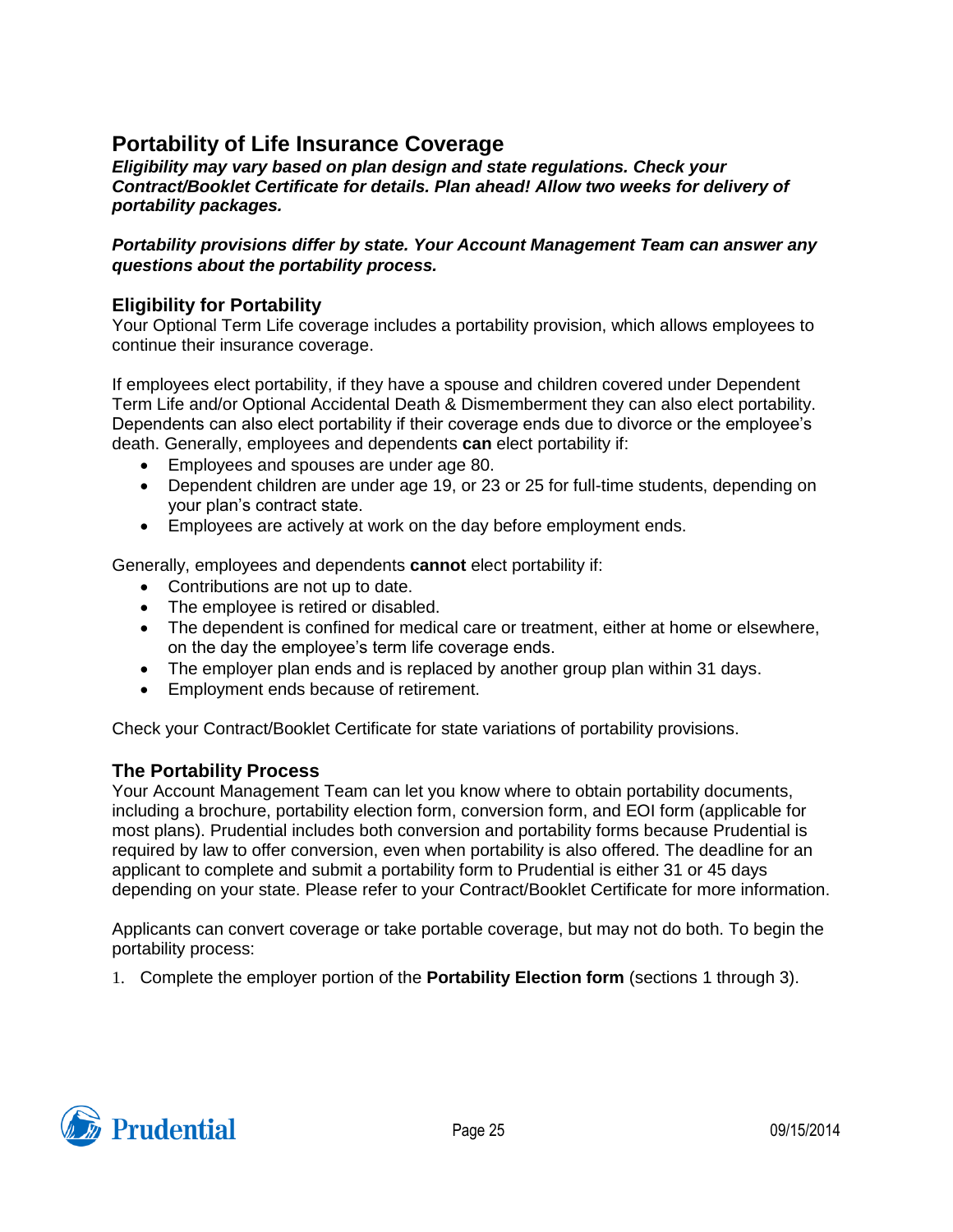- 2. Give the portability package, including the portability election form and applicable EOI form, to the applicant.
- 3. The applicant should complete the rest of the Portability Election form. If EOI is required, the applicant must complete the proper EOI form.
- 4. The applicant should send all forms to:

The Prudential Insurance Company of America **GLRK** P.O. Box 13676 Philadelphia, PA 19176

Phone: 800-778-3827 Fax: 888-772-5265

- 5. Prudential will approve or deny the application and contact the applicant directly. You will not receive any notification.
- 6. If coverage is approved, Prudential will bill the applicant directly for premiums.

## <span id="page-26-0"></span>**Important Information about Tax Law**

#### *Neither Prudential nor its representatives can give tax advice. Please consult your tax advisor.*

Under the tax law, certain employee benefits must be provided on a basis that does not discriminate in favor of highly compensated employees in order to be excluded from the employee's income. This non-discrimination testing, which is required by the Internal Revenue code or any other applicable laws, is the responsibility of the employer. Prudential does not conduct non-discrimination testing. Please consult with your attorney or other financial advisor.

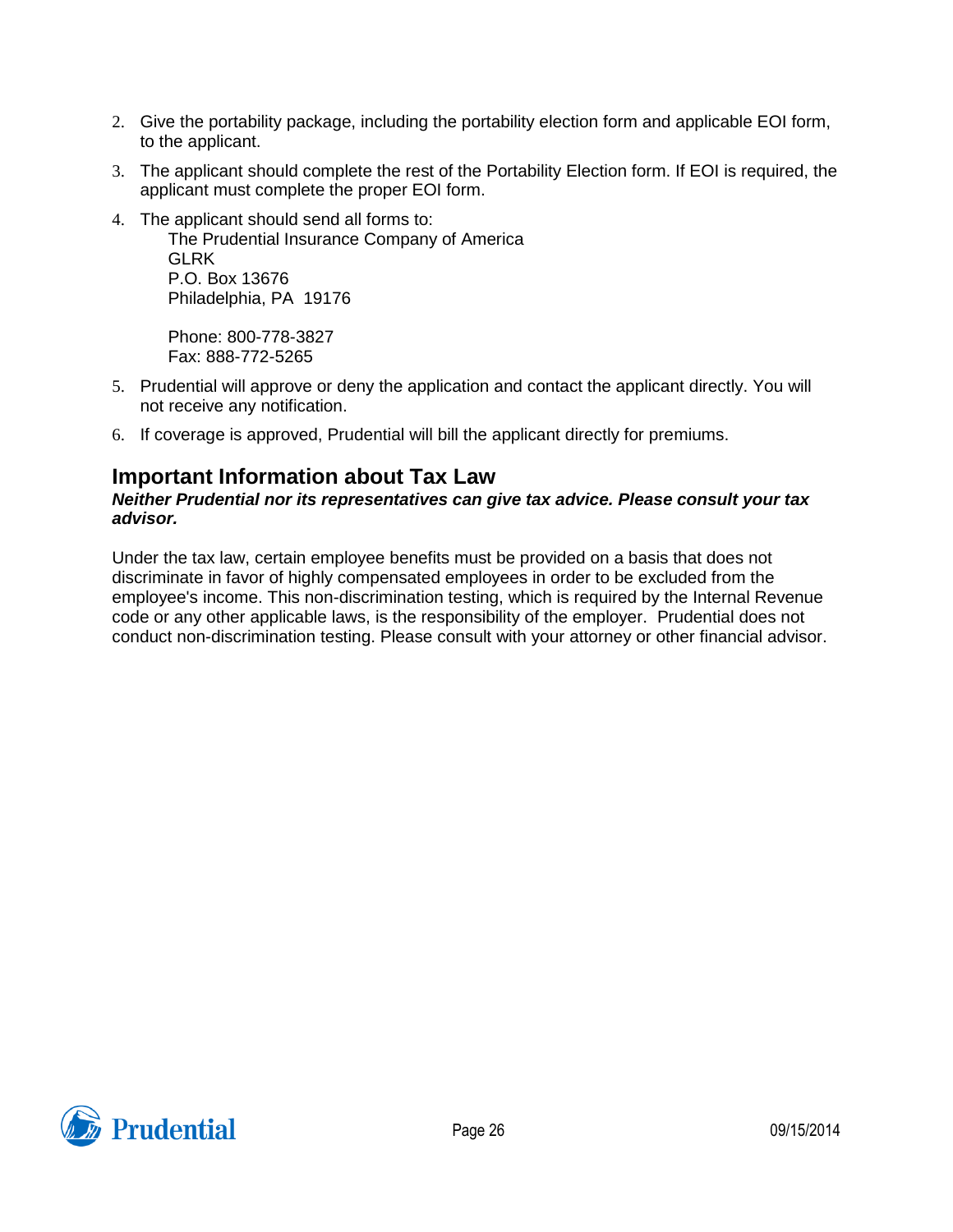# <span id="page-27-0"></span>**5. Life Claims and Services**

## <span id="page-27-1"></span>**Important Information about Death Certificates**

Prudential may consider accepting a copy or a clear facsimile of a death certificate (in lieu of a certified death certificate) under certain circumstances. A copy or facsimile is acceptable when:

- The aggregate face amount of group term life coverage is \$250,000 or less.
- The manner of death is other than homicide, accidental, or pending investigation.
- The insured died within the United States or Canada.

## <span id="page-27-2"></span>Submitting Basic, Optional or Optional Dependent Term Life Claims *To ensure fast, accurate claim payment, always send completed forms and the required supporting documents.*

*If no beneficiary is designated or if beneficiary records have been lost or destroyed, Prudential will pay claims following our preference beneficiary method. See the Contract/Booklet Certificate for details.*

#### *If an employee's beneficiary becomes deceased, the employee should designate a new beneficiary as soon as possible.*

To pay claims quickly and accurately, Prudential needs certain information. Please be sure to include all of the items listed when submitting a life claim.

If you have elected to submit claims online, supporting paperwork must still be mailed or faxed to Prudential as outlined in the sections below.

## **Employee Death Claims (Basic and/or Optional Term Life)**

- Completed **Group Life Insurance Claim Form**
- Certified death certificate (a copy or facsimile may be acceptable)
- All beneficiary records, including the current beneficiary designation and any previous designations
- All current and prior enrollment forms or enrollment confirmation showing the employee's coverage elections
- The beneficiary's Social Security number (for individuals) or Taxpayer Identification number (for trusts, charities, corporations, or partnerships)
- Supporting papers, such as guardianship papers, estate papers, or accidental death notification
- If unusual circumstances surround the death or the claim, include details in a letter to **Prudential**

## **Optional Dependent Death Claims (Dependent Term Life)**

- Completed **Group Life Insurance Claim Form**
- Certified death certificate (a copy or facsimile may be acceptable)
- The employee's enrollment form or enrollment confirmation showing optional Dependent Term Life was elected through the Group Contract
- The employee's Social Security number

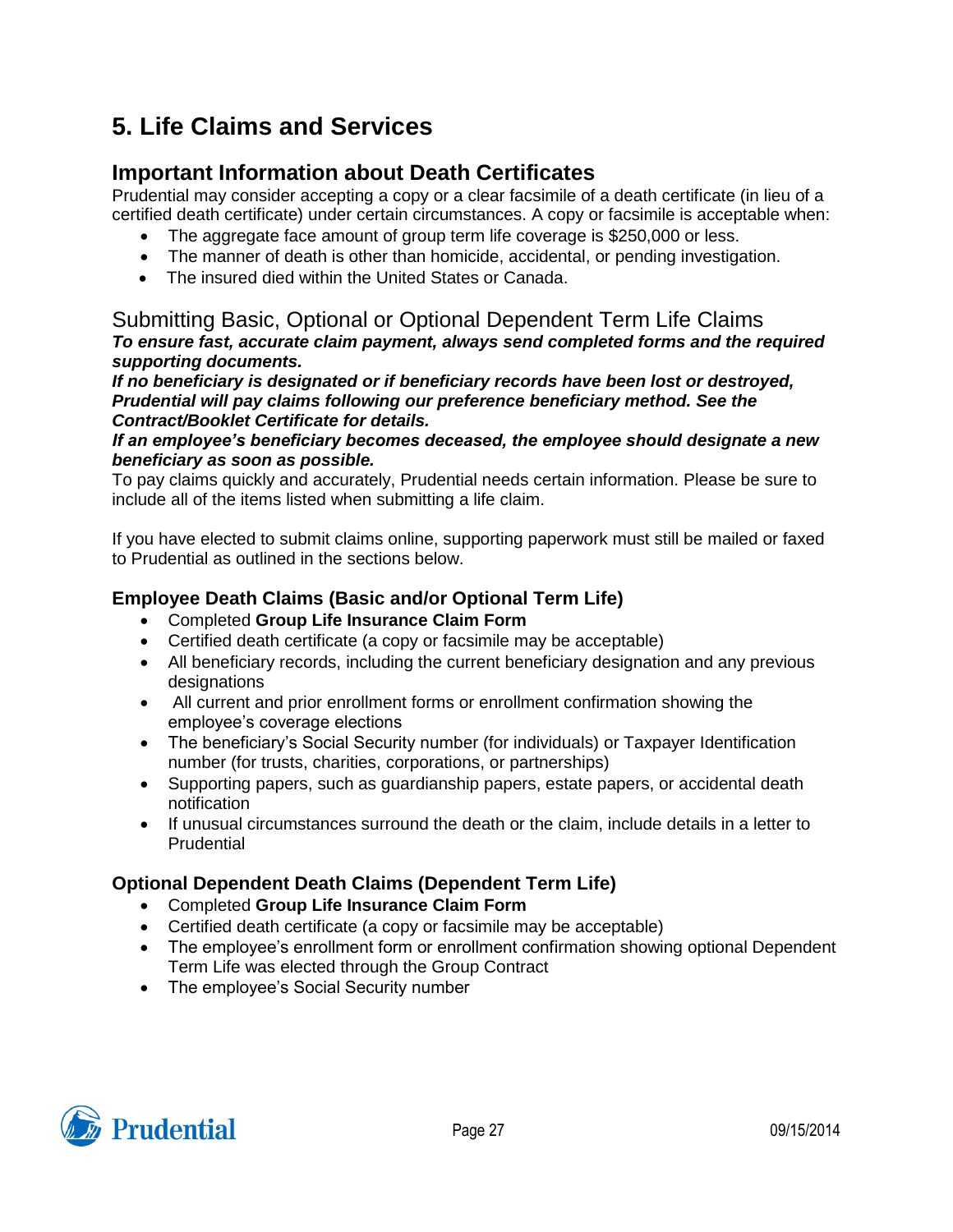• If unusual circumstances surround the death or the claim, include details in a letter to **Prudential** 

Send Group Life Insurance Claim forms and supporting documents to: The Prudential Insurance Company of America Group Life Claim Division P.O. Box 8517 Philadelphia, PA 19176

Phone: 800-524-0542 Fax: 888-227-6764

Send overnight mail to: The Prudential Insurance Company of America Group Life Claim Division 2101 Welsh Road Dresher, PA 19025

When submitting claims via fax, please remember that the original certified death certificate is required unless the claim meets the criteria mentioned in the "Important Information About Death Certificates" section of this manual. When mailing the death certificate into Prudential, please include a cover sheet that reflects the decedent's name and your control number. If the claim number is known, please provide that as well. This information will allow us to easily attach this information to the insured's claim.

## <span id="page-28-0"></span>**Special Beneficiary Situations**

#### *For information about Prudential's preference beneficiary method, refer to the Contract/Booklet Certificate.*

- **If the beneficiary is deceased**, you should submit the beneficiary's death certificate along with information about the contingent beneficiary (secondary beneficiary) or the insured's estate.
- **If the beneficiary is an estate**, you should submit a certified copy of the court order appointing an executor/administrator and the Taxpayer Identification number for the estate.
- **If the beneficiary is a minor or incompetent**, you should submit a copy of the court order appointing a guardian/conservator for the minor or incompetent beneficiary. Guardianship documents must be classified as guardianship over a minor's property and/or estate. Guardianship over the person only is not acceptable.
- **If the insurance was assigned**, you should submit a copy of the assignment. The assignment should be signed by the insured and show the Group Contract number, the amount of the assignment, the insured's name, and the insured's Social Security number.
- For gift assignments made to **individuals or trusts**, submit beneficiary designations made by the assignee.
- For **viatical assignments**, submit beneficiary designations made by the assignee.

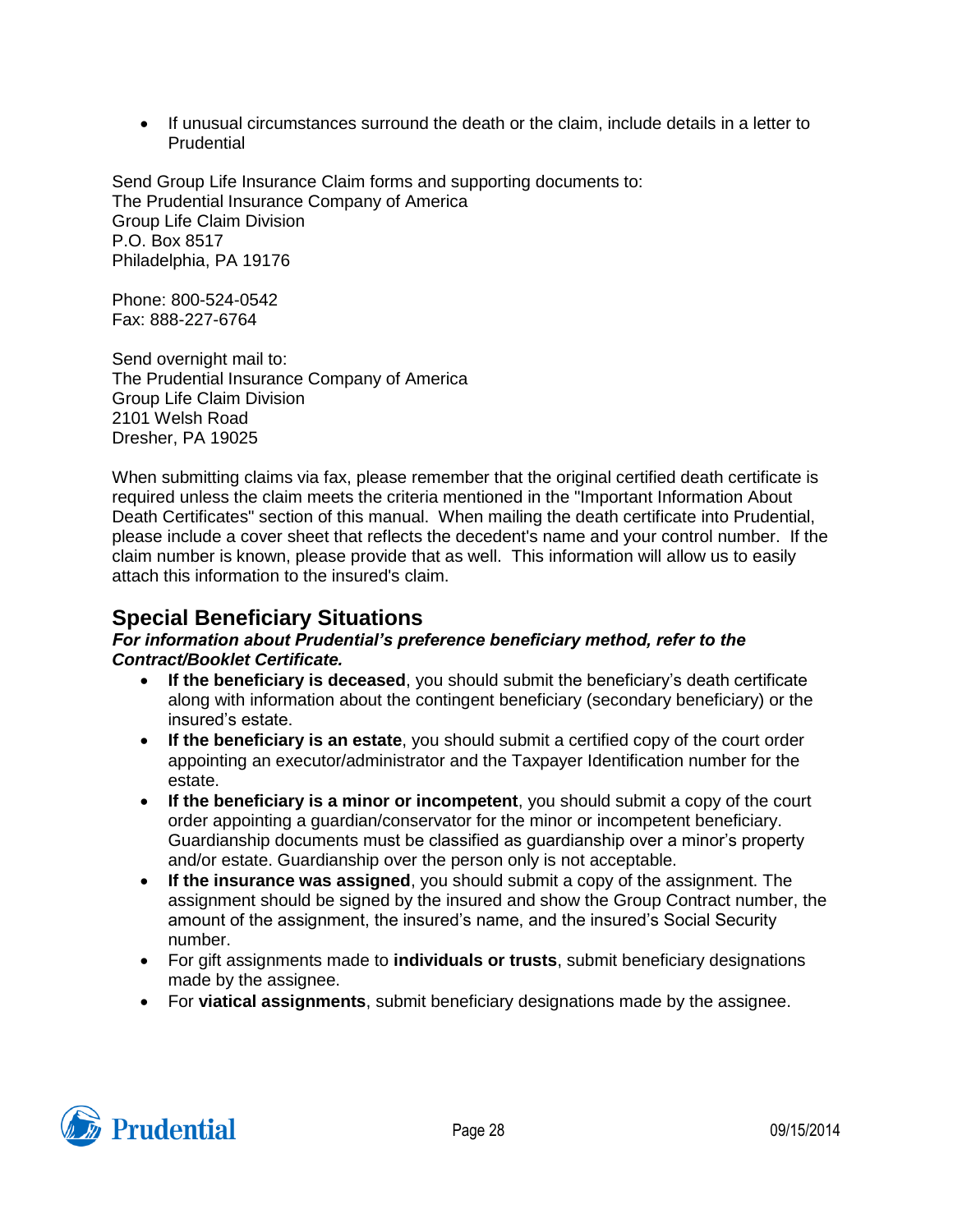**If there are other unusual circumstances** (e.g., someone other than a beneficiary claims benefits, the beneficiary is involved with the insured's death, or both the insured and beneficiary die at the same time), do not make any commitment to pay benefits. Instead, please provide full details to Prudential for review.

## <span id="page-29-0"></span>**Submitting Accidental Death & Dismemberment (AD&D) Claims**

When a covered employee dies as a result of an accident, you only need to submit one *Group Life Insurance Claim Form to claim both life and AD&D benefits.* Submit a claim when an employee covered by your AD&D plan suffers a covered loss.

## **Employee AD&D Injury Claims**

- 1. Complete the employer section of the **Group Accidental Injury Claim Form** and give it to the employee.
- 2. The employee and attending physician should complete the other applicable sections of the form.
- 3. Include any other supporting documents, such as an Occupational Safety and Health Association (OSHA) report, workers' compensation report, or police or motor vehicle accident report with the claim form. If available, include any newspaper clippings about the accident.
- 4. Submit the form, supporting documents, and Certificate of Coverage (if available) to:

The Prudential Insurance Company of America Group Life Claim Division P.O. Box 8517 Philadelphia, PA 19176

Phone: 800-524-0542 Fax: 888-227-6764 (Claim forms are not accepted via fax. If you fax any forms or supporting documents, please send the original documents by mail.)

Send overnight mail to:

The Prudential Insurance Company of America Group Life Claim Division 2101 Welsh Road Dresher, PA 19025

## **Employee AD&D Death Claims**

When a covered employee dies as a result of an accident, you only need to submit one Group Life Insurance Claim Form to claim both life and AD&D benefits. Follow the instructions for submitting group life claims and:

1. When the beneficiary returns the **Group Life Insurance Claim Form**, you should complete the questions in section 2 that apply to accidental death.

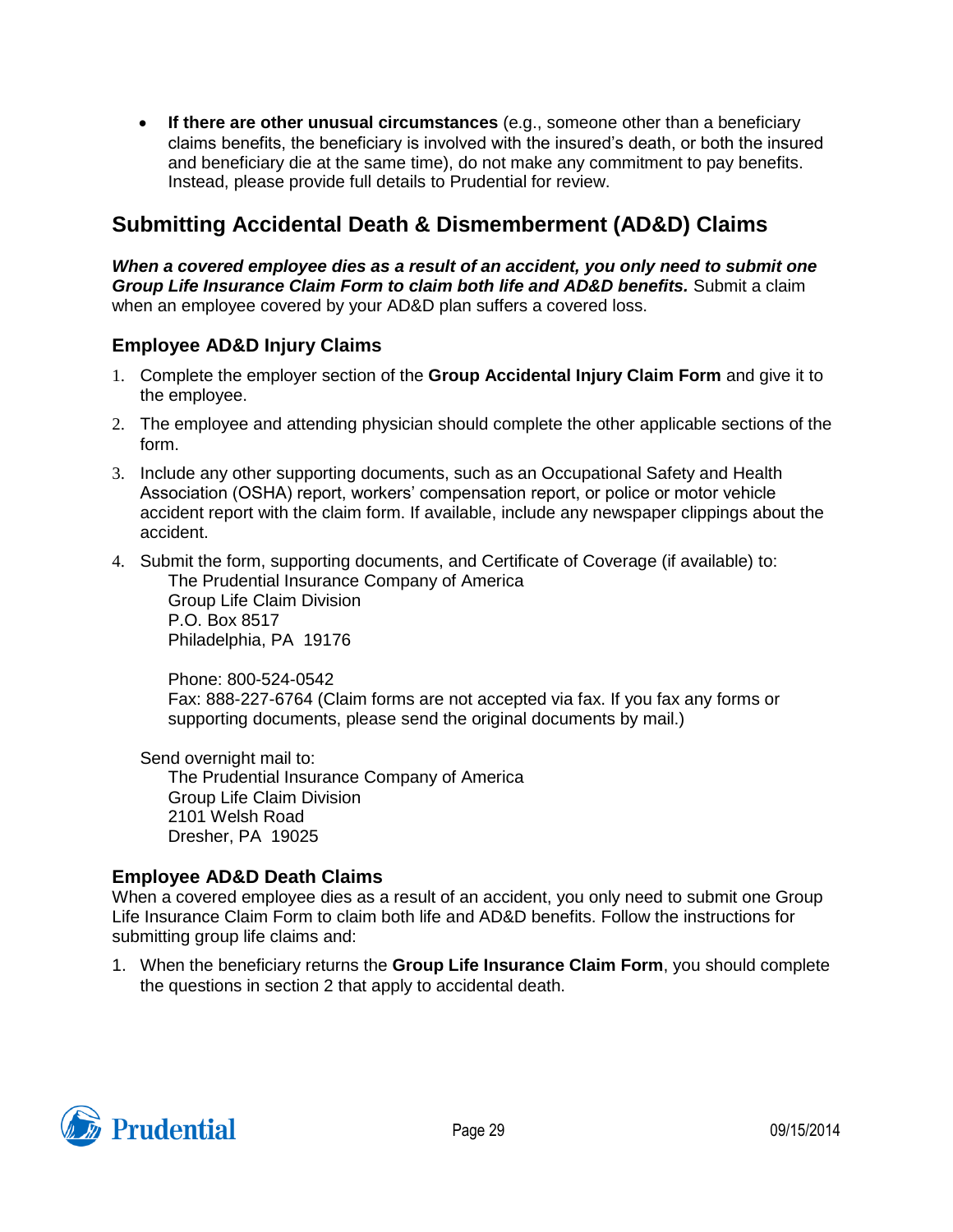- 2. Attach newspaper clippings, official reports, or a letter explaining the accident to the claim form.
- 3. Submit the form, supporting documents, and Certificate of Coverage (if available) to: The Prudential Insurance Company of America Group Life Claim Division

P.O. Box 8517 Philadelphia, PA 19176

Phone: 800-524-0542 Fax: 888-227-6764 (Claim forms are not accepted via fax. If you fax any forms or supporting documents, please send the original documents by mail.)

Send overnight mail to:

The Prudential Insurance Company of America Group Life Claim Division 2101 Welsh Road Dresher, PA 19025

The original certified death certificate is not required provided the criteria mentioned in "Important Information About Death Certificates" has been met.

## <span id="page-30-0"></span>**Submitting Accelerated Benefit Option Claims**

*Some Accelerated Benefit Option provisions may vary by state. Check your Contract/Booklet Certificate for details.*

## **Employee Accelerated Benefit Option Claims**

If a terminally ill employee with a limited life expectancy wishes to use the Accelerated Benefit Option:

- 1. Complete the Group Contract Holder's Statement on the **Accelerated Benefit Option Claim Form** and give it to the employee. If the employee is a resident of New York, a different claim form is used. Your Account Management Team can provide you with the correct form.
- 2. The employee and attending physician should complete the other parts of the form, and attach any pertinent medical records and test results. All items should be returned to your office.
- 3. Review the form to make sure it's complete and send it to: The Prudential Insurance Company of America Group Life Claim Division P.O. Box 8517 Philadelphia, PA 19176

Phone: 800-524-0542 Fax: 888-227-6764

Send overnight mail to:

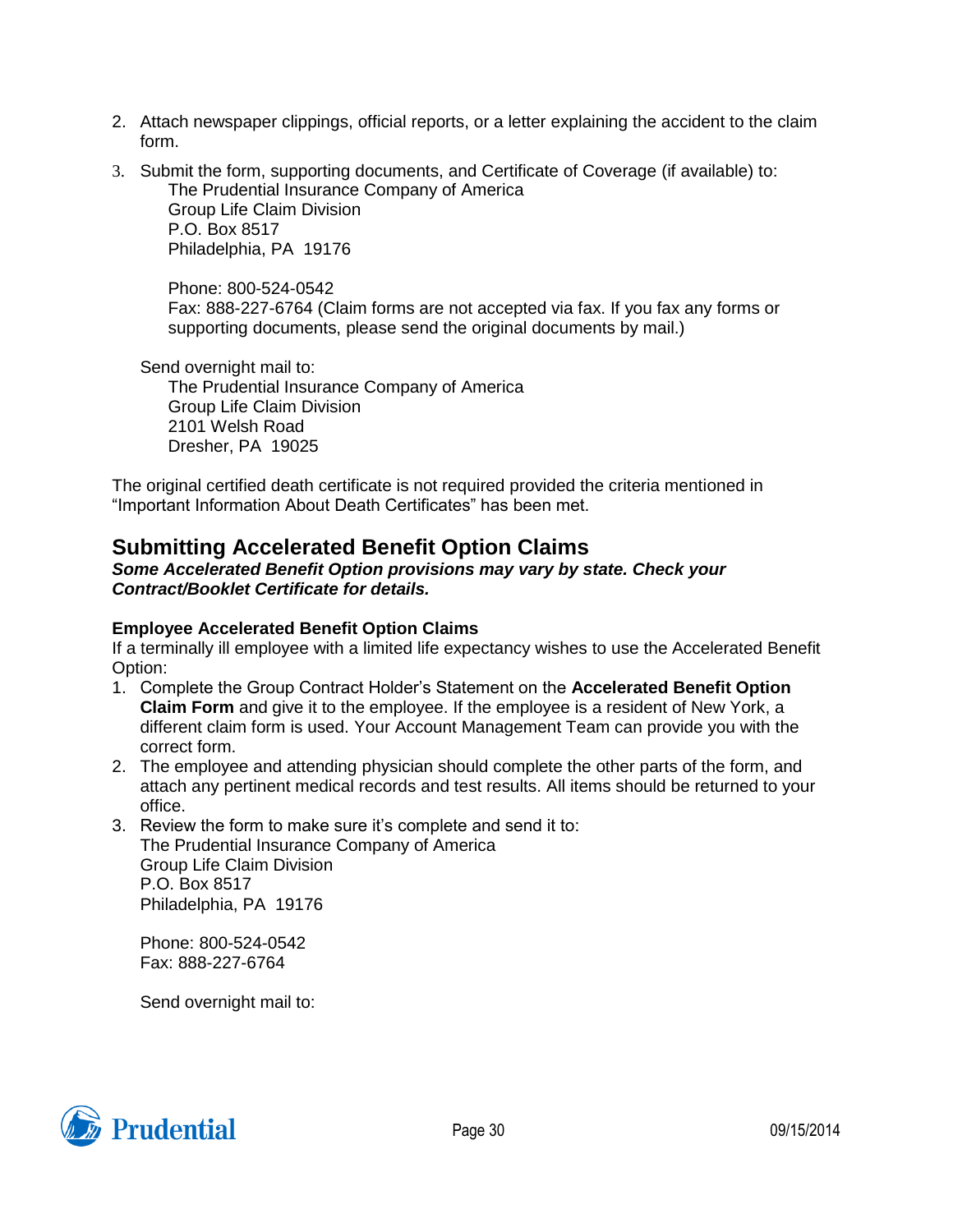The Prudential Insurance Company of America Group Life Claim Division 2101 Welsh Road Dresher, PA 19025

If you fax any forms or supporting documents, please send the original documents by mail.

#### **Important Reminders**

- The Accelerated Benefit Option may not be used if the employee previously assigned coverage.
- The employee must elect this option voluntarily. Prudential will deny the claim if the employee is required to exercise the option by law or another government agency.
- The beneficiary's consent is not required when an employee submits an Accelerated Benefit Option claim.
- The life insurance death benefit otherwise payable upon the employee's death will be reduced by the amount paid under the Accelerated Benefit Option.
- Any term life insurance that could otherwise be converted to an individual contract will be reduced by the accelerated benefit amount.
- The amount of premium contribution, if any, should be adjusted based on the amount of term life insurance remaining in force on the employee. This adjustment may take place when Prudential has approved the claim.

There are state variations to many of the above; be sure to check your Contract/Booklet Certificate.

Note: If your plan contains the Waiver of Premium provision, the employee may also be eligible for this benefit.

## <span id="page-31-0"></span>**Processing Times for Life Claims**

## *Complete death claims are key to fast, efficient processing*.

Prudential's goal is to process 97% of complete, non-complicated death claims within five business days. If we need additional information, we will request it within five business days of receiving the claim. Prudential will follow up with the claimant after a reasonable period of time, usually 30 days, if we do not receive the additional information.

## <span id="page-31-1"></span>**Federal Tax Requirements for Life Benefits**

There are no federal tax release requirements to satisfy before paying group life insurance claims. However, if a beneficiary resides outside of the United States, certain federal tax regulations may require completion of additional tax forms and the payment may be subject to a specified tax withholding rate. In addition, federal law prohibits insurance companies from sending death benefit payments to residents of certain countries identified by the U.S. Department of Treasury.

**IRS Form 712**

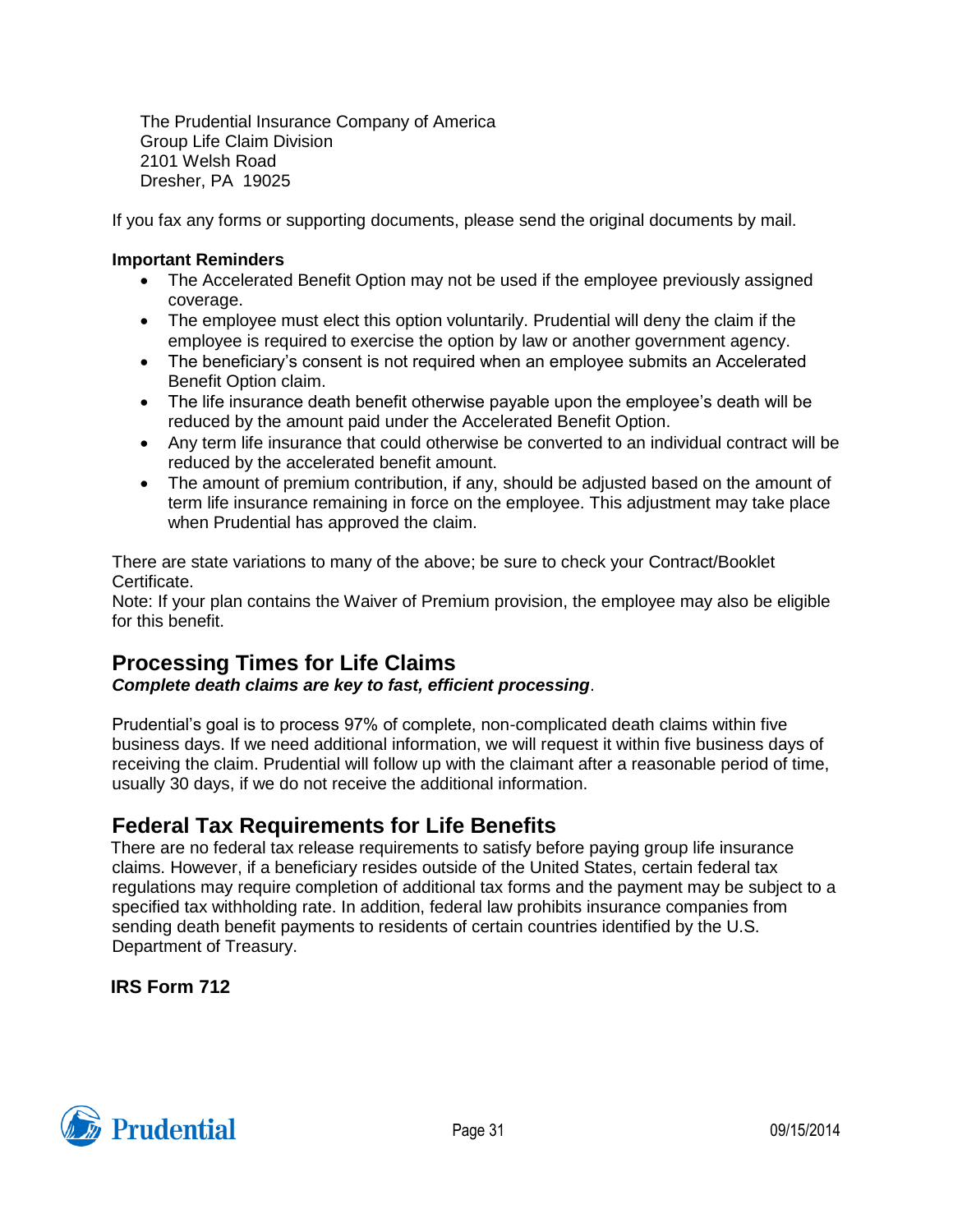You may receive a request for Internal Revenue Service Form 712 when filing the Federal Estate Tax Return. The request may come from the beneficiary, the executor/administrator of the estate, or an attorney. Please notify Prudential when you receive the request. Prudential will prepare the form and mail it directly to the requester.

## <span id="page-32-0"></span>**Interest Reporting Requirements For Life Benefits**

Prudential will pay delayed claim interest in accordance with state regulations and will not pay it where it is not required by law. This may impact the amount of interest paid and the start date from which the interest will begin to accrue. Prudential will report interest paid on IRS Form 1099-NT when reporting minimums are met.

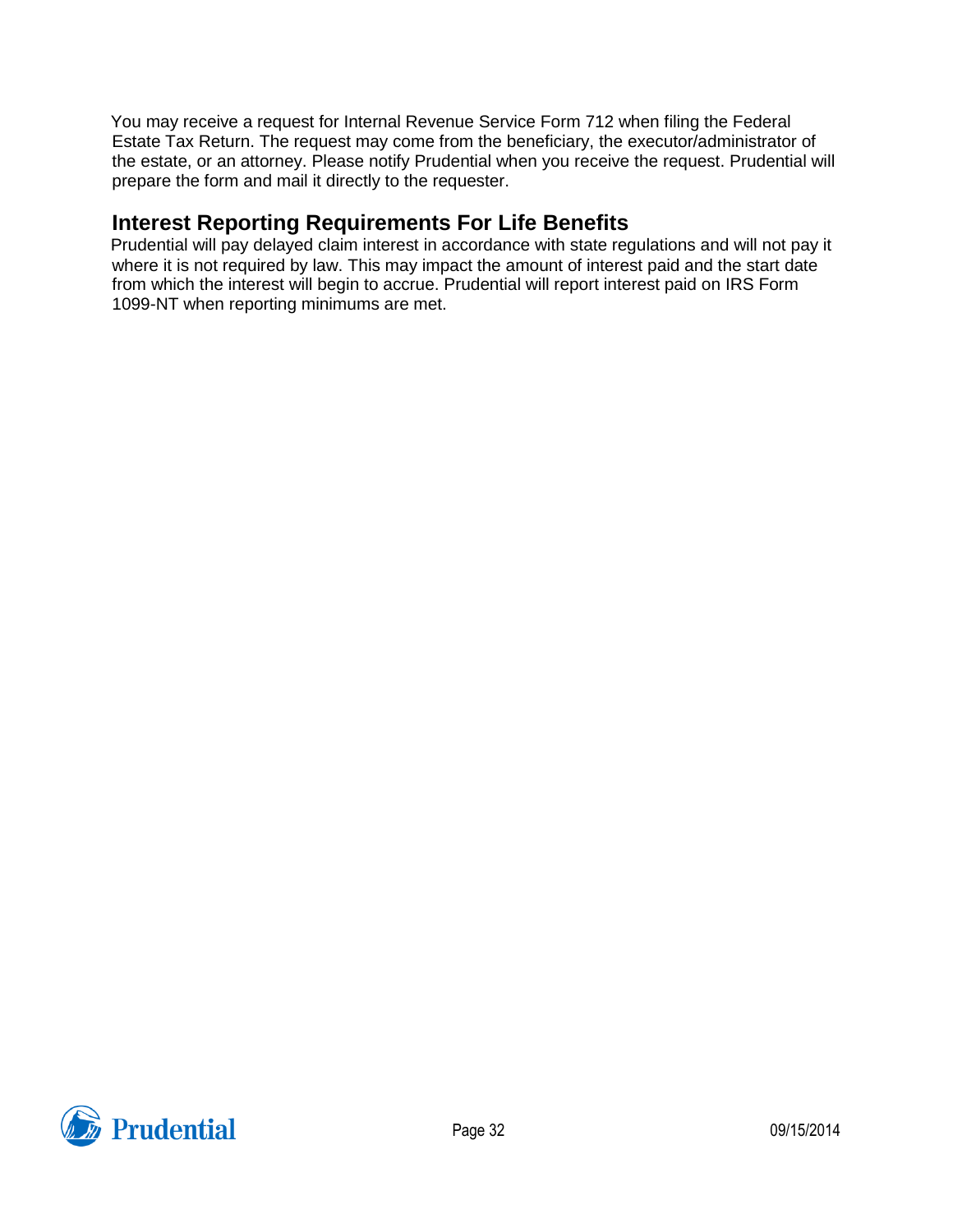# <span id="page-33-0"></span>**6. Billing for Life**

## <span id="page-33-1"></span>**General Guidelines for Paper Bills**

Your Account Management Team will provide you with a billing package explaining how to prepare your report each billing period. Keep this package for future reference. Some basic billing instructions follow.

## **Client/Self Billing**

Each billing period you will receive a report on which you should record your current due premium.

- Begin with the previous billing period's report.
- Increase lives and volumes (if applicable) for new hires/additions.
- Decrease lives and volumes (if applicable) for terminations.
- Record your adjusted lives and volumes (if applicable) on the current billing period's report.
- Calculate back adjustments for any additions/terminations omitted from previous reports. Please note: terminations must be reported timely. Retroactive termination dates will not exceed 60 days.
- Calculate Total Due Premium.
- Make your check payable to "Prudential." Include your Client Number and Bill Ref. Number on the face of your check.
- Retain a copy of the current billing period report for your records and forward the original report with your remittance using the pre-addressed envelope provided.

## <span id="page-33-2"></span>**Calculating Your Life Insurance Premium**

## **Calculating Life Premium Based on a Flat Amount Plan**

- Calculate the Total Insurance Volume by multiplying the Flat Amount specified in your insurance contract by the number of covered employees. Remember to apply age reductions as required.
- Calculate the Due Premium by multiplying the Total Insurance Volume by the rate specified in your contract.

## **Sample Calculation**

Flat Amount: \$50,000 per employee Rate: \$.118/\$1,000 Contractual Information

Flat Amount  $x$  Lives = Total Insurance Volume \$50,000 125 \$6,250,000

Total Insurance Volume x Rate = Due Premium \$6,250,000 .118/1,000 of Insurance \$737.50

## **Calculating Life Premium Based on a Multiple of Earnings**

 Calculate each employee's individual volume by multiplying his or her Annual Earnings (as defined in your contract under Definition of Earnings) by the multiple specified in

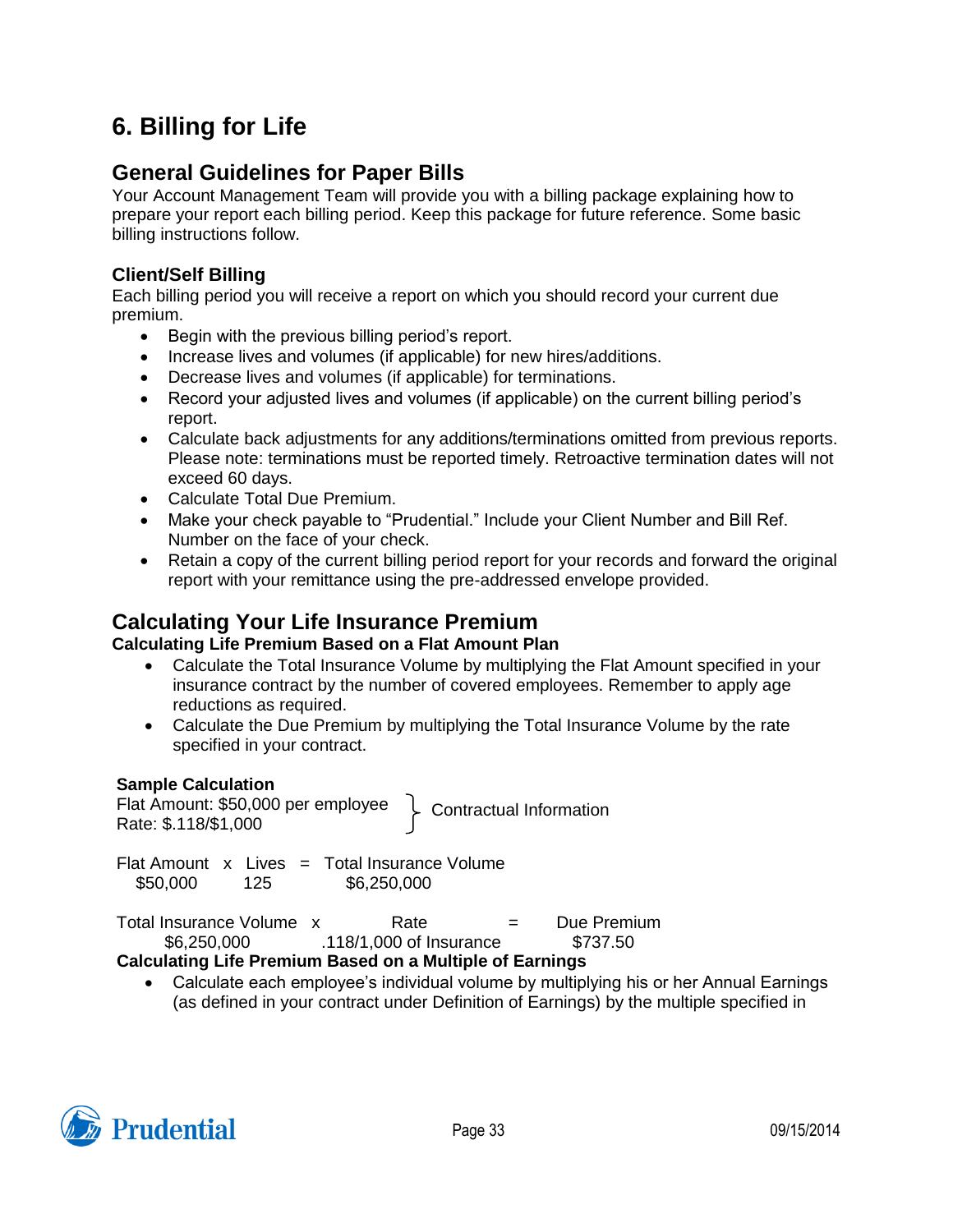your insurance contract. This will be the individual volume used in your calculations if it is less than, or equal to, the Maximum specified in your contract. The individual volume will equal the Maximum if the calculated amount exceeds the Maximum specified in your contract. Remember to apply age reductions as required.

- Determine the Total Insurance Volume by adding the individual volumes for all covered employees.
- Calculate the Due Premium by multiplying the Total Insurance Volume by the rate specified in your contract.

#### **Sample Calculation**

Maximum Volume: \$100,000 Multiple: 2 x Annual Earnings  $\overline{\phantom{a}}$  Contractual Information Rate: \$.130/\$1,000

Annual Salary  $x$  Multiple = Individual Volume Employee A \$40,000 2 \$80,000 Employee B \$60,000 2 \$100,000\* \*Individual Volume for Employee B exceeds Maximum and is adjusted to the Maximum for the remaining calculations

| Total Insurance Volume | Rate         | Due Premium |
|------------------------|--------------|-------------|
| \$180,000              | .130/\$1,000 | \$23.40     |

**Guaranteed Issue / Maximum Calculation** – Multiple of Earnings plans are subject to case/plan maximums and guaranteed issue limits. If your plan maximum is \$500,000, Guaranteed Issue is \$350,000 and employee salary is \$400,000, the employee will be held at the Guaranteed Issue of \$350,000 until satisfactory evidence of insurability is submitted to Prudential and approved through underwriting. Volume calculations must be adjusted based on when evidence of insurability is approved through underwriting. Please see the section on Evidence of Insurability for more details regarding the process.